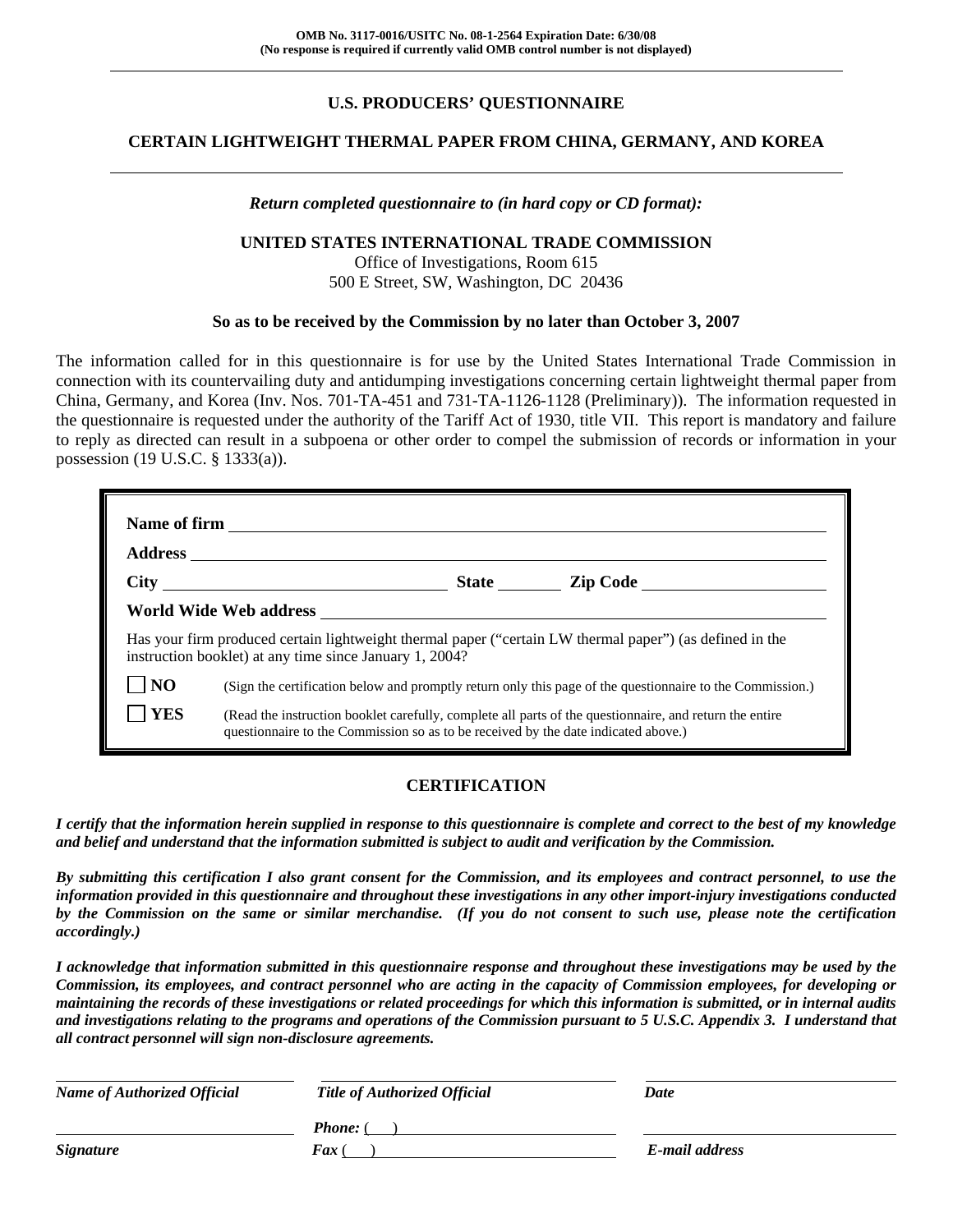# **PART I.—GENERAL INFORMATION**

The questions in this questionnaire have been reviewed with market participants to ensure that issues of concern are adequately addressed and that data requests are sufficient, meaningful, and as limited as possible. Public reporting burden for this questionnaire is estimated to average 40 hours per response, including the time for reviewing instructions, searching existing data sources, gathering the data needed, and completing and reviewing the questionnaire. Send comments regarding the accuracy of this burden estimate or any other aspect of this collection of information, including suggestions for reducing the burden, to the Office of Investigations, U.S. International Trade Commission, 500 E Street, SW, Washington, DC 20436.

I-1a. Please report below the actual number of hours required and the cost to your firm of preparing the reply to this questionnaire and completing the form.

hours dollars

- I-1b. We are interested in any comments you may have for improving this questionnaire in general or the clarity of specific questions. Please attach such comments to your response or send them to the above address.
- I-2. Provide the name and address of establishment(s) covered by this questionnaire (see pages 3-4 of the instruction booklet for reporting guidelines). If your firm is publicly traded, please specify the stock exchange and trading symbol.
- I-3. Do you support or oppose the petition?

 $\overline{a}$  $\overline{a}$ 

| China:<br>$\Box$ Support   | $\Box$ Oppose | $\Box$ Take no position |
|----------------------------|---------------|-------------------------|
| Germany:<br>$\Box$ Support | $\Box$ Oppose | $\Box$ Take no position |
| Korea:                     |               |                         |

 $\Box$  Support  $\Box$  Oppose  $\Box$  Take no position

As indicated at the top of the page, your response to this question will be treated as business proprietary. However, if the Commission's final determinations in these investigations is affirmative and an antidumping and/or countervailing duty order is issued, the Commission, pursuant to section 754 of the Tariff Act of 1930 (the Continued Dumping and Subsidy Offset Act of 2000, or "Byrd Amendment"), will provide a list of firms supporting the petition to the Bureau of Customs and Border Protection for possible distribution of any antidumping and/or countervailing duties that may be collected. If you wish to waive business proprietary treatment of your response to this question in order to make your position with respect to the petition public and allow inclusion of your firm on that list, indicate "yes" below.

 $\Box$  Yes  $\Box$  No--I do not wish my position on the petition to be made public. I acknowledge that a "No" answer may affect my ability to receive a distribution under this Act.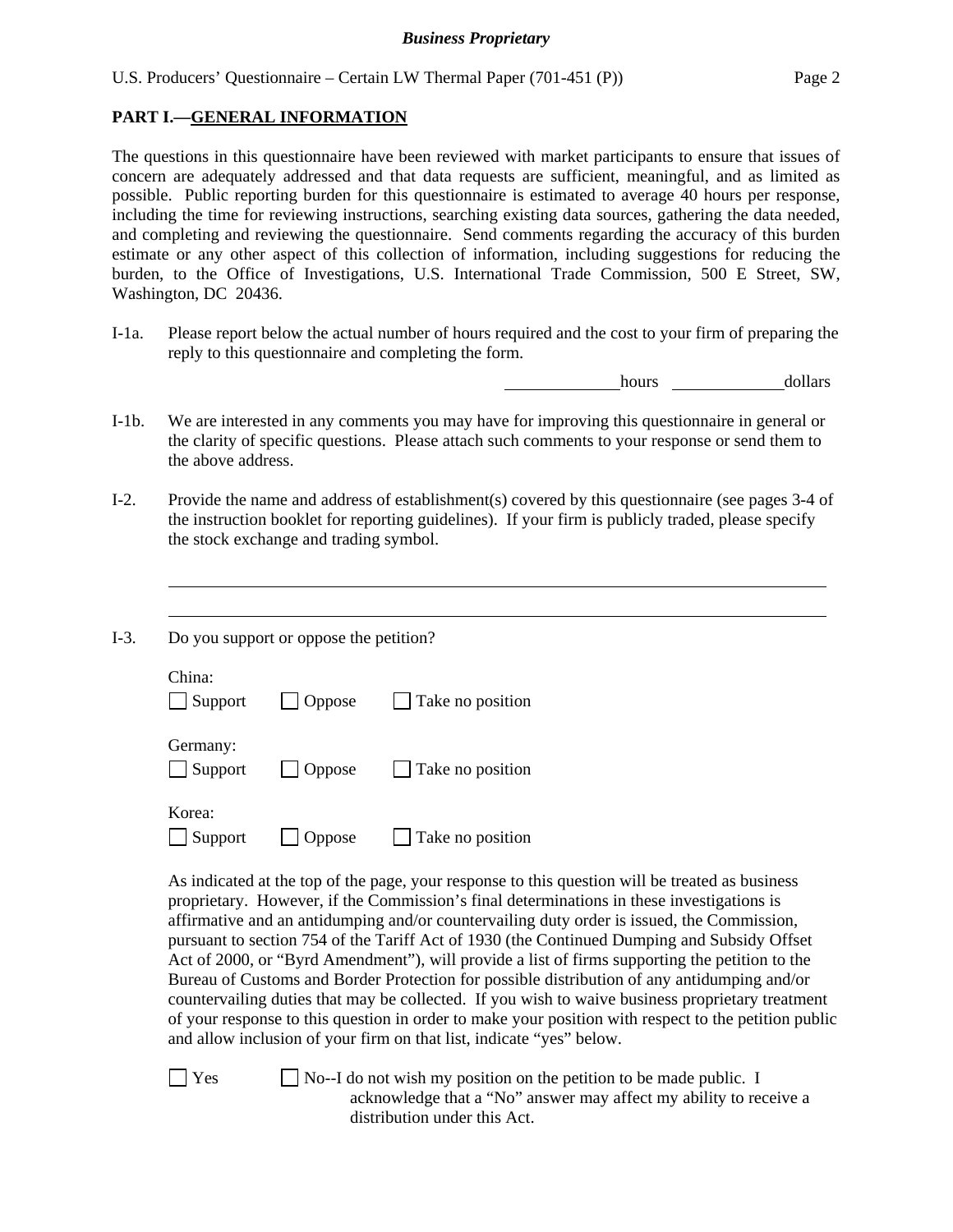|        |                       |                                                | U.S. Producers' Questionnaire – Certain LW Thermal Paper (701-451 (P))                                                                                                                                                                                                                | Page 3                        |
|--------|-----------------------|------------------------------------------------|---------------------------------------------------------------------------------------------------------------------------------------------------------------------------------------------------------------------------------------------------------------------------------------|-------------------------------|
|        |                       | <b>PART I.--GENERAL INFORMATION--Continued</b> |                                                                                                                                                                                                                                                                                       |                               |
| $I-4.$ |                       |                                                | Is your firm owned, in whole or in part, by any other firm?                                                                                                                                                                                                                           |                               |
|        | $\Box$ No             |                                                | Yes--List the following information                                                                                                                                                                                                                                                   |                               |
|        | Firm name             |                                                | Address                                                                                                                                                                                                                                                                               | <b>Extent of</b><br>ownership |
|        |                       |                                                |                                                                                                                                                                                                                                                                                       |                               |
|        |                       |                                                |                                                                                                                                                                                                                                                                                       |                               |
| $I-5.$ | <b>United States?</b> |                                                | Does your firm have any related firms, either domestic or foreign, which are engaged in<br>importing certain LW thermal paper from China, Germany, or Korea into the United States or<br>which are engaged in exporting certain LW thermal paper from China, Germany, or Korea to the |                               |
|        | N <sub>o</sub>        |                                                | Yes--List the following information                                                                                                                                                                                                                                                   |                               |
|        | Firm name             |                                                | <b>Address</b>                                                                                                                                                                                                                                                                        | Affiliation                   |
|        |                       |                                                |                                                                                                                                                                                                                                                                                       |                               |
|        |                       |                                                |                                                                                                                                                                                                                                                                                       |                               |
|        |                       |                                                |                                                                                                                                                                                                                                                                                       |                               |
| I-6.   |                       | production of certain LW thermal paper?        | Does your firm have any related firms, either domestic or foreign, which are engaged in the                                                                                                                                                                                           |                               |

| Firm name | Address | Affiliation |
|-----------|---------|-------------|
|           |         |             |
|           |         |             |
|           |         |             |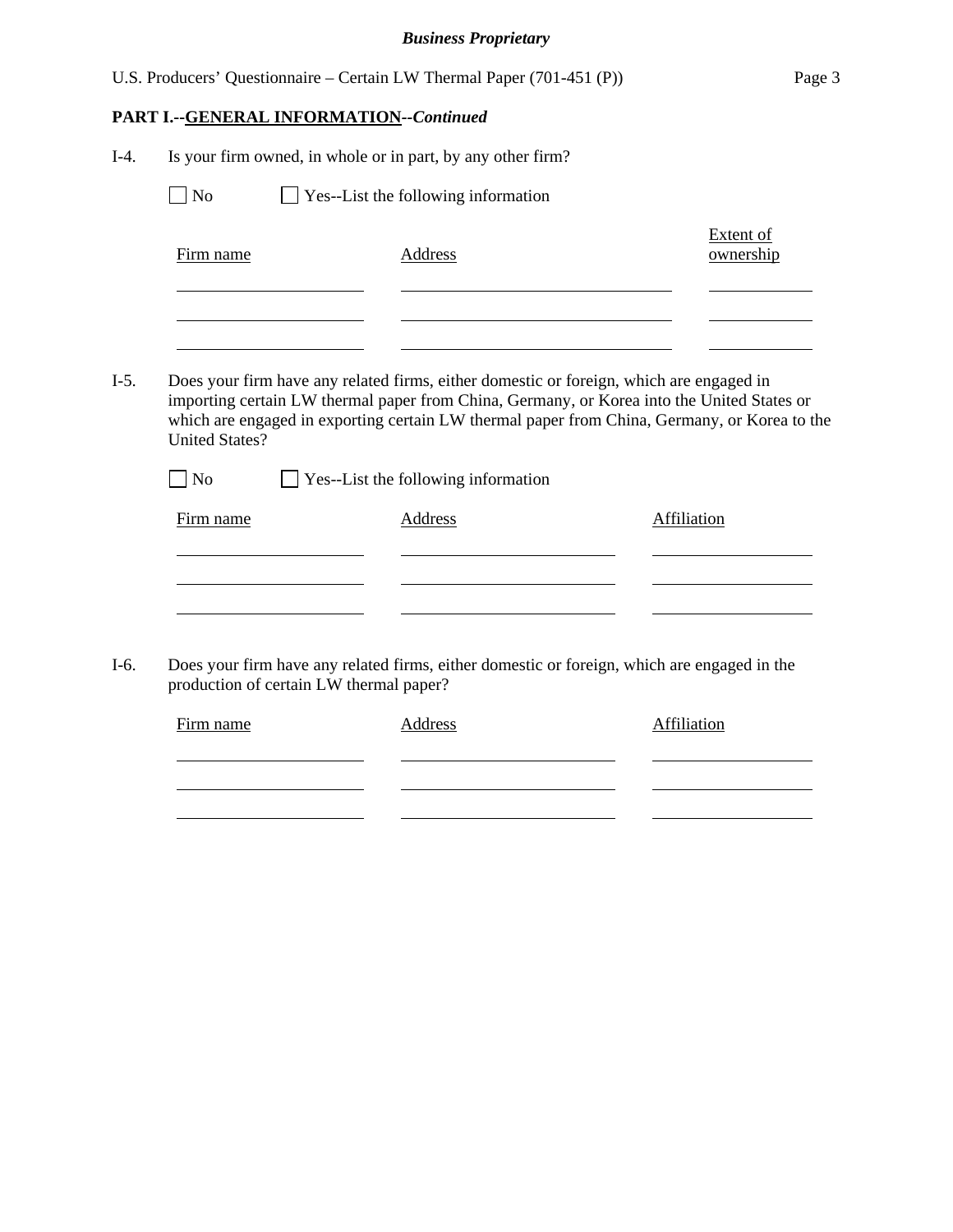U.S. Producers' Questionnaire – Certain LW Thermal Paper (701-451 (P)) Page 4

# **PART II.--TRADE AND RELATED INFORMATION--**

Further information on this part of the questionnaire can be obtained from Christopher Cassise (202-708- 5408, chris.cassise@usitc.gov). **Supply all data requested on a calendar-year basis**.

II-1. Who should be contacted regarding the requested trade and related information?

Company contact: Name and title  $($  $\overline{P}$ Phone number  $\overline{E}$ -mail address II-2. Has your firm experienced any plant openings, relocations, expansions, acquisitions, consolidations, closures, or prolonged shutdowns because of strikes or equipment failure; curtailment of production because of shortages of materials; or any other change in the character of your operations or organization relating to the production of certain LW thermal paper since January 1, 2004?  $\Box$  No  $\Box$  Yes--Supply details as to the time, nature, and significance of such changes.  $\overline{a}$  $\overline{a}$ II-3. Does your firm produce other products on the same equipment and machinery used in the production of certain LW thermal paper?  $\Box$  No  $\Box$  Yes--List the following information. Basis for allocation of capacity data (*e.g.*, sales): **(Quantity in short tons) Calendar years January-June Item 2004 2005 2006 2006 2007** Annual capacity for all products Production of: LW thermal paper (subject product) $1$  Other point of sale thermal paper over  $70 g/m<sup>2</sup>$  in basis weight Other thermal paper Other\_\_\_\_\_\_\_\_\_\_\_\_\_\_\_\_\_\_\_\_\_\_\_\_\_ Other\_\_\_\_\_\_\_\_\_\_\_\_\_\_\_\_\_\_\_\_\_\_\_\_\_ <sup>1</sup> Reported production of LW thermal paper should equal production reported in question II-9 below.

# II-4. Please describe the constraint(s) that set the limit(s) on your production capacity and your ability to shift production capacity between products.

l  $\overline{a}$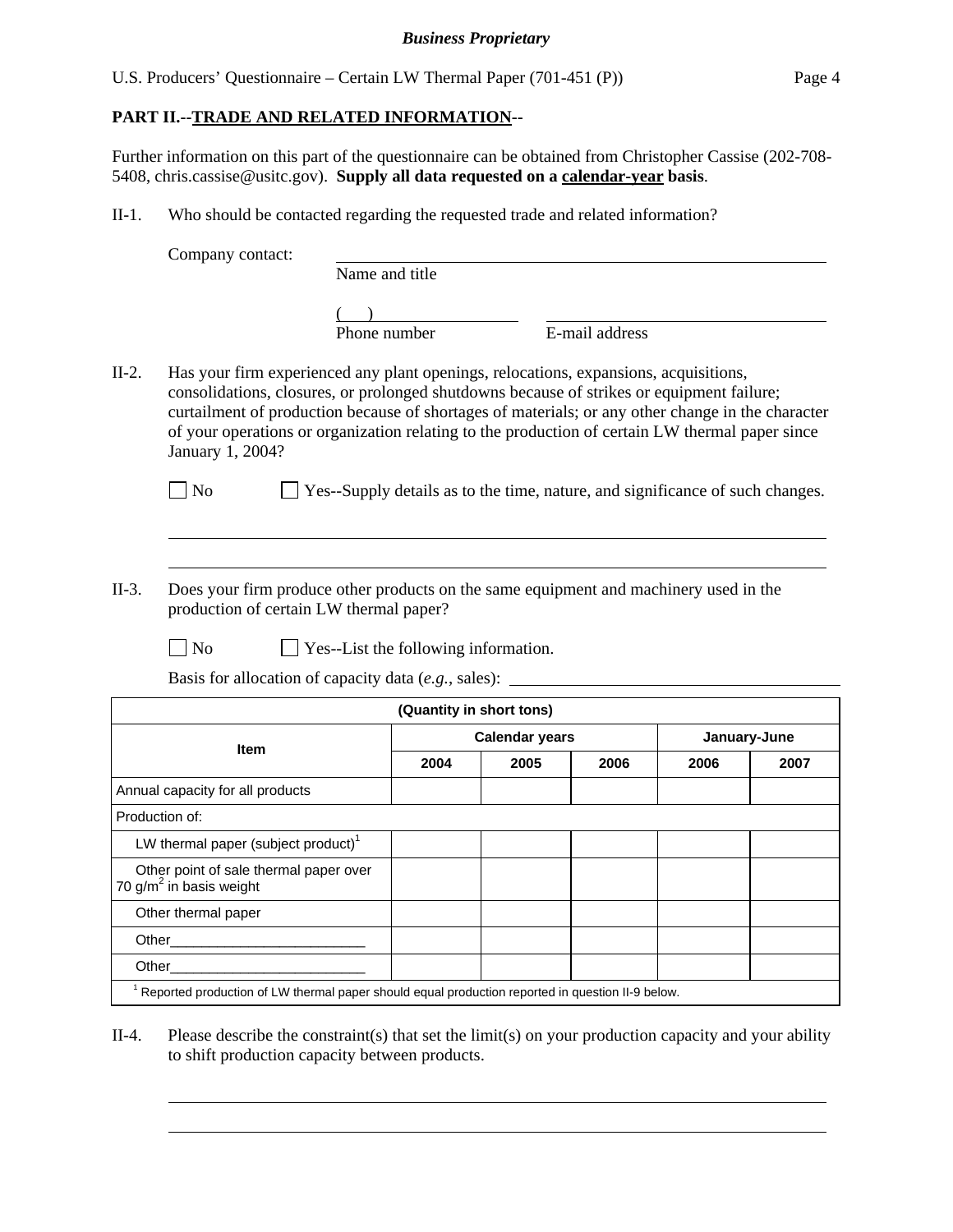# **PART II.--TRADE AND RELATED INFORMATION***—Continued*

II-5. Does your firm produce other products using the same production and related workers employed to produce certain LW thermal paper?

 $\Box$  No  $\Box$  Yes--List the following information.

Basis for allocation of capacity data (*e.g.*, sales):

Products produced using the same workers and share of total production in 2006 (in percent):

| Product            | Percent | Product | Percent |
|--------------------|---------|---------|---------|
| Certain LW thermal |         |         |         |
| paper              |         |         |         |
|                    |         |         |         |
|                    |         |         |         |
|                    |         |         |         |

II-6. Since January 1, 2004, has your firm been involved in a toll agreement (see definition in the instruction booklet) regarding the production of certain LW thermal paper?

| $\Box$ No | $\perp$ Yes--Name firm(s): |
|-----------|----------------------------|
|           |                            |

II-7. Does your firm produce certain LW thermal paper in a foreign trade zone (FTZ)?

|         | $\perp$ No | $\Box$ Yes--Identify FTZ(s):                                            |  |
|---------|------------|-------------------------------------------------------------------------|--|
| $II-8.$ |            | Since January 1, 2004, has your firm imported certain LW thermal paper? |  |

## No Yes--*COMPLETE AND RETURN A U.S. IMPORTERS' QUESTIONNAIRE*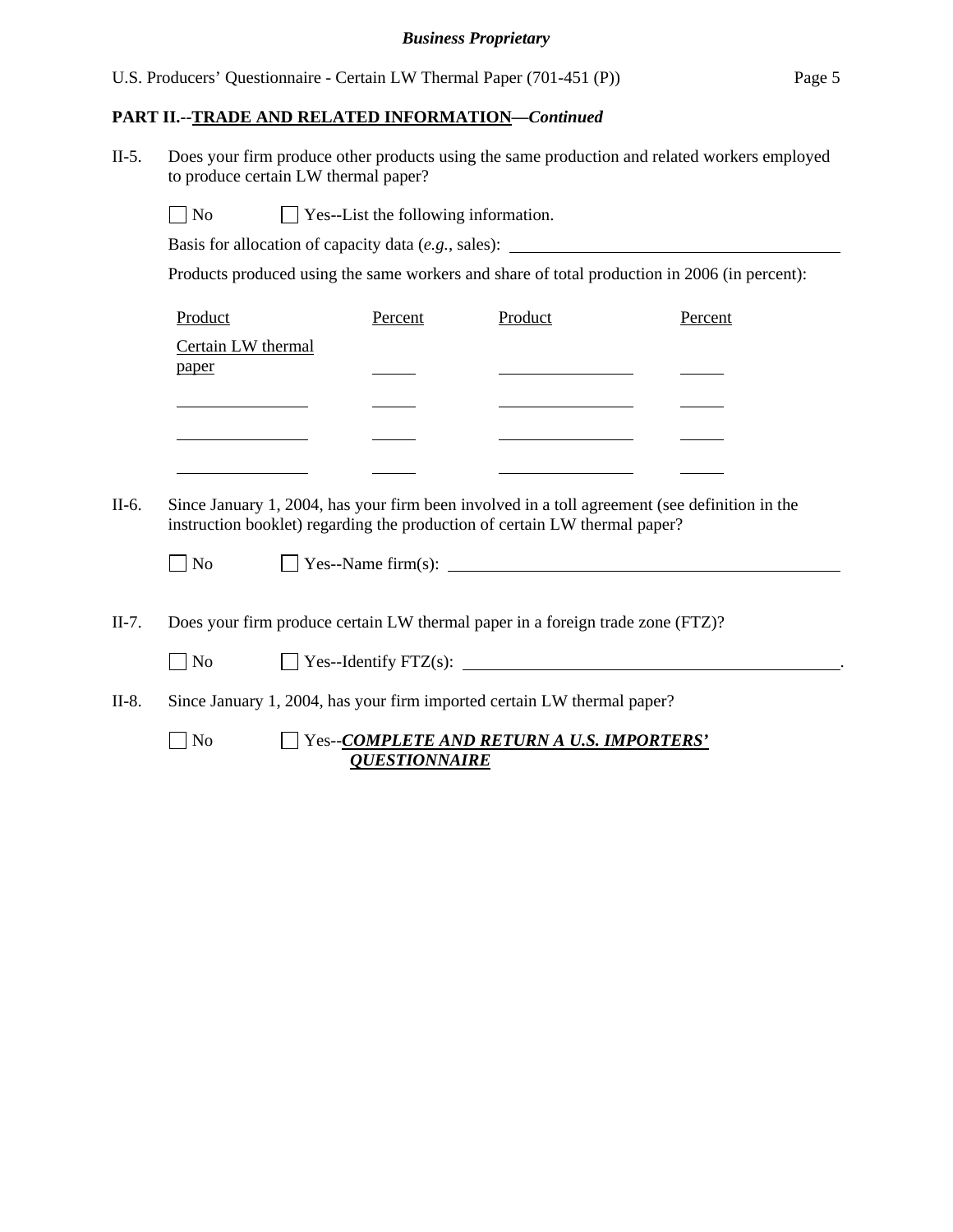## **PART II.--TRADE AND RELATED INFORMATION***—Continued*

II-9a. **U.S. producers of jumbo rolls**: Report your firm's production capacity, production, shipments, inventories, and employment related to the production of jumbo rolls of certain LW thermal paper in your U.S. establishment(s) during the specified periods. *U.S. producers of jumbo rolls are producers who conduct coating operations in the United States. Coaters that also perform conversion operations, such as slitting and packaging, on the jumbo rolls that they produce in the United States should report data for all operations (both coating and conversion) in this table, and should not complete table II-9b. Table II-9b is reserved for those firms who exclusively slit and package jumbo rolls that are purchased or imported.*

|                                                                                                                                                                                                                                                                                                                           |                       | Quantity (in short tons) and value (in \$1,000) |      |              |                 |
|---------------------------------------------------------------------------------------------------------------------------------------------------------------------------------------------------------------------------------------------------------------------------------------------------------------------------|-----------------------|-------------------------------------------------|------|--------------|-----------------|
|                                                                                                                                                                                                                                                                                                                           | <b>Calendar years</b> |                                                 |      | January-June |                 |
| <b>Item</b>                                                                                                                                                                                                                                                                                                               | 2004                  | 2005                                            | 2006 | 2006         | 2007            |
| Average production capacity <sup>1</sup> (quantity)                                                                                                                                                                                                                                                                       |                       |                                                 |      |              |                 |
| Beginning-of-period inventories (quantity)                                                                                                                                                                                                                                                                                |                       |                                                 |      |              |                 |
| Production (quantity)                                                                                                                                                                                                                                                                                                     |                       |                                                 |      |              |                 |
| U.S. shipments:                                                                                                                                                                                                                                                                                                           |                       |                                                 |      |              |                 |
| <b>Commercial shipments:</b>                                                                                                                                                                                                                                                                                              |                       |                                                 |      |              |                 |
| Quantity of commercial shipments                                                                                                                                                                                                                                                                                          |                       |                                                 |      |              |                 |
| Value of commercial shipments                                                                                                                                                                                                                                                                                             |                       |                                                 |      |              |                 |
| Internal consumption:                                                                                                                                                                                                                                                                                                     |                       |                                                 |      |              |                 |
| Quantity of internal consumption                                                                                                                                                                                                                                                                                          |                       |                                                 |      |              |                 |
| Value <sup>2</sup> of internal consumption                                                                                                                                                                                                                                                                                |                       |                                                 |      |              |                 |
| <b>Transfers to related firms:</b>                                                                                                                                                                                                                                                                                        |                       |                                                 |      |              |                 |
| Quantity of transfers                                                                                                                                                                                                                                                                                                     |                       |                                                 |      |              |                 |
| Value <sup>2</sup> of transfers                                                                                                                                                                                                                                                                                           |                       |                                                 |      |              |                 |
| Export shipments: <sup>3</sup>                                                                                                                                                                                                                                                                                            |                       |                                                 |      |              |                 |
| Quantity of exports                                                                                                                                                                                                                                                                                                       |                       |                                                 |      |              |                 |
| Value of exports                                                                                                                                                                                                                                                                                                          |                       |                                                 |      |              |                 |
| End-of-period inventories <sup>4</sup> (quantity)                                                                                                                                                                                                                                                                         |                       |                                                 |      |              |                 |
| <b>Channels of distribution:</b>                                                                                                                                                                                                                                                                                          |                       |                                                 |      |              |                 |
| U.S. shipments to distributors (quantity)                                                                                                                                                                                                                                                                                 |                       |                                                 |      |              |                 |
| U.S. shipments to end users (quantity)                                                                                                                                                                                                                                                                                    |                       |                                                 |      |              |                 |
| <b>Employment data:</b>                                                                                                                                                                                                                                                                                                   |                       |                                                 |      |              |                 |
| Average number of PRWs (number)                                                                                                                                                                                                                                                                                           |                       |                                                 |      |              |                 |
| Hours worked by PRWs (1,000 hours)                                                                                                                                                                                                                                                                                        |                       |                                                 |      |              |                 |
| Wages paid to PRWs (value)                                                                                                                                                                                                                                                                                                |                       |                                                 |      |              |                 |
| $1$ The production capacity (see definitions in instruction booklet) reported is based on operating $_2$<br>weeks per year. Please describe the methodology used to calculate production capacity, and explain any changes in<br>reported capacity (use additional pages as necessary).                                   |                       |                                                 |      |              | hours per week, |
| <sup>2</sup> Internal consumption and transfers to related firms must be valued at fair market value. In the event that you use a<br>different basis for valuing these transactions, please specify that basis (e.g., cost, cost plus, et cetera) and provide value data<br>using that basis for 2004, 2005, 2006, below: |                       |                                                 |      |              |                 |
| <sup>3</sup> Identify your principal export markets:<br><sup>4</sup> Reconciliation of data.--Please note that the quantities reported above should reconcile as follows: beginning-of-period<br>inventories, plus production, less total shipments, equals end-of-period inventories. Do the data reported reconcile?    |                       |                                                 |      |              |                 |

 $\Box$  Yes  $\Box$  No--Please explain: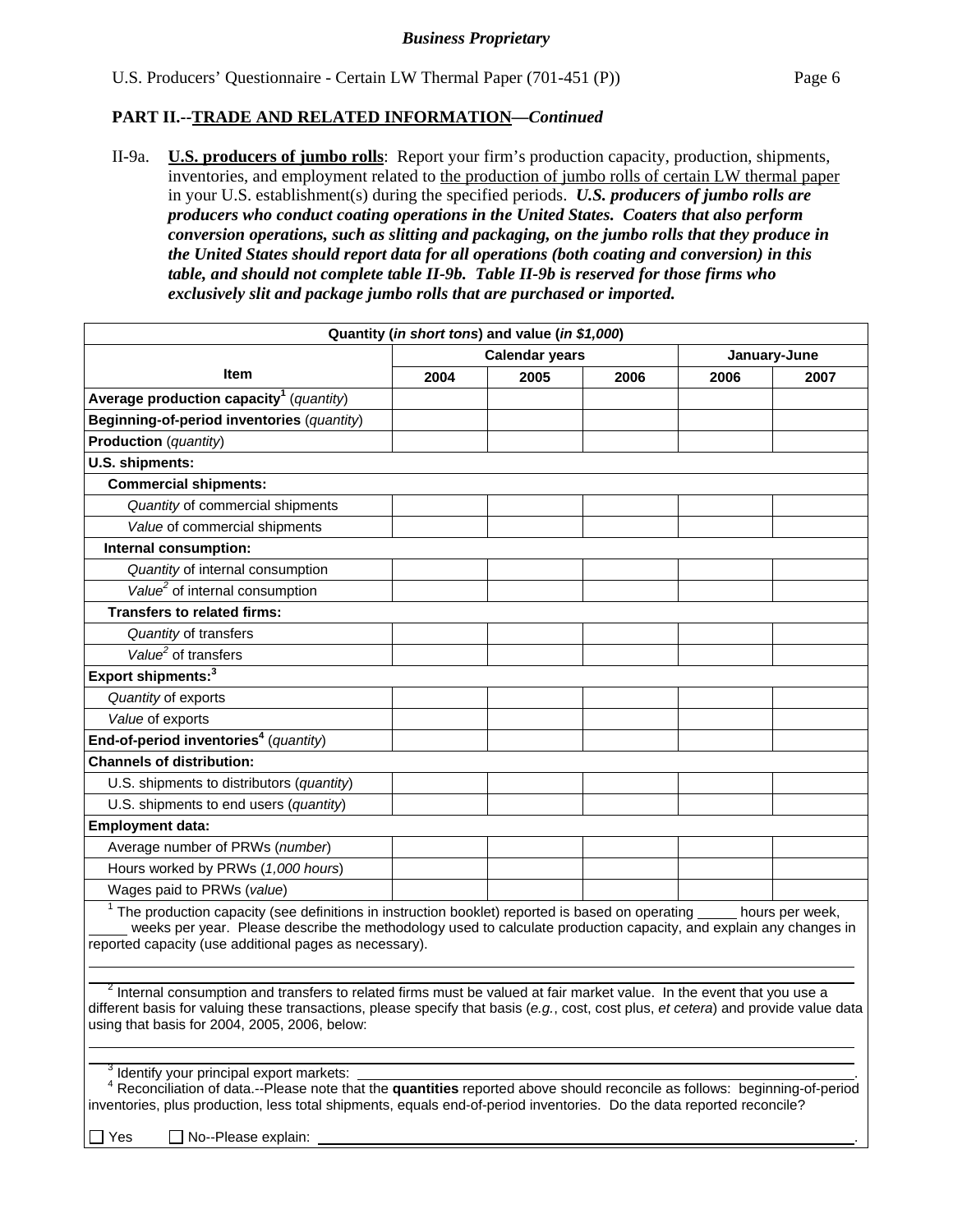## **PART II.--TRADE AND RELATED INFORMATION***—Continued*

II-9b. **U.S. converters:** Report your firm's production capacity, production, shipments, inventories, and employment related to the conversion of jumbo rolls into downstream certain LW thermal paper products in your U.S. establishment(s) during the specified periods. *This table is for those firms who exclusively slit and package jumbo rolls that are purchased or imported. Coaters that also person slitting and packaging operations on jumbo rolls they produce in the United States should use table II-9a.* 

| Quantity (in short tons) and value (in \$1,000)                                                                                                                                                                                                                                                                           |                       |      |      |      |                 |  |
|---------------------------------------------------------------------------------------------------------------------------------------------------------------------------------------------------------------------------------------------------------------------------------------------------------------------------|-----------------------|------|------|------|-----------------|--|
|                                                                                                                                                                                                                                                                                                                           | <b>Calendar years</b> |      |      |      | January-June    |  |
| Item                                                                                                                                                                                                                                                                                                                      | 2004                  | 2005 | 2006 | 2006 | 2007            |  |
| Average production capacity <sup>1</sup> (quantity)                                                                                                                                                                                                                                                                       |                       |      |      |      |                 |  |
| Beginning-of-period inventories (quantity)                                                                                                                                                                                                                                                                                |                       |      |      |      |                 |  |
| <b>Production from--</b>                                                                                                                                                                                                                                                                                                  |                       |      |      |      |                 |  |
| U.S. produced jumbo rolls (quantity)                                                                                                                                                                                                                                                                                      |                       |      |      |      |                 |  |
| Foreign-sourced jumbo rolls (quantity)                                                                                                                                                                                                                                                                                    |                       |      |      |      |                 |  |
| U.S. shipments:                                                                                                                                                                                                                                                                                                           |                       |      |      |      |                 |  |
| <b>Commercial shipments:</b>                                                                                                                                                                                                                                                                                              |                       |      |      |      |                 |  |
| Quantity of commercial shipments                                                                                                                                                                                                                                                                                          |                       |      |      |      |                 |  |
| Value of commercial shipments                                                                                                                                                                                                                                                                                             |                       |      |      |      |                 |  |
| Internal consumption:                                                                                                                                                                                                                                                                                                     |                       |      |      |      |                 |  |
| Quantity of internal consumption                                                                                                                                                                                                                                                                                          |                       |      |      |      |                 |  |
| Value <sup>2</sup> of internal consumption                                                                                                                                                                                                                                                                                |                       |      |      |      |                 |  |
| <b>Transfers to related firms:</b>                                                                                                                                                                                                                                                                                        |                       |      |      |      |                 |  |
| Quantity of transfers                                                                                                                                                                                                                                                                                                     |                       |      |      |      |                 |  |
| Value <sup>2</sup> of transfers                                                                                                                                                                                                                                                                                           |                       |      |      |      |                 |  |
| Export shipments: <sup>3</sup>                                                                                                                                                                                                                                                                                            |                       |      |      |      |                 |  |
| Quantity of exports                                                                                                                                                                                                                                                                                                       |                       |      |      |      |                 |  |
| Value of exports                                                                                                                                                                                                                                                                                                          |                       |      |      |      |                 |  |
| End-of-period inventories <sup>4</sup> (quantity)                                                                                                                                                                                                                                                                         |                       |      |      |      |                 |  |
| <b>Channels of distribution:</b>                                                                                                                                                                                                                                                                                          |                       |      |      |      |                 |  |
| U.S. shipments to distributors (quantity)                                                                                                                                                                                                                                                                                 |                       |      |      |      |                 |  |
| U.S. shipments to end users (quantity)                                                                                                                                                                                                                                                                                    |                       |      |      |      |                 |  |
| <b>Employment data:</b>                                                                                                                                                                                                                                                                                                   |                       |      |      |      |                 |  |
| Average number of PRWs (number)                                                                                                                                                                                                                                                                                           |                       |      |      |      |                 |  |
| Hours worked by PRWs (1,000 hours)                                                                                                                                                                                                                                                                                        |                       |      |      |      |                 |  |
| Wages paid to PRWs (value)                                                                                                                                                                                                                                                                                                |                       |      |      |      |                 |  |
| The production capacity (see definitions in instruction booklet) reported is based on operating<br>weeks per year. Please describe the methodology used to calculate production capacity, and explain any changes in<br>reported capacity (use additional pages as necessary).                                            |                       |      |      |      | hours per week, |  |
| <sup>2</sup> Internal consumption and transfers to related firms must be valued at fair market value. In the event that you use a<br>different basis for valuing these transactions, please specify that basis (e.g., cost, cost plus, et cetera) and provide value data<br>using that basis for 2004, 2005, 2006, below: |                       |      |      |      |                 |  |
| <sup>3</sup> Identify your principal export markets:<br><sup>4</sup> Reconciliation of data.--Please note that the quantities reported above should reconcile as follows: beginning-of-period<br>inventories, plus production, less total shipments, equals end-of-period inventories. Do the data reported reconcile?    |                       |      |      |      |                 |  |

 $\Box$  Yes  $\Box$  No--Please explain: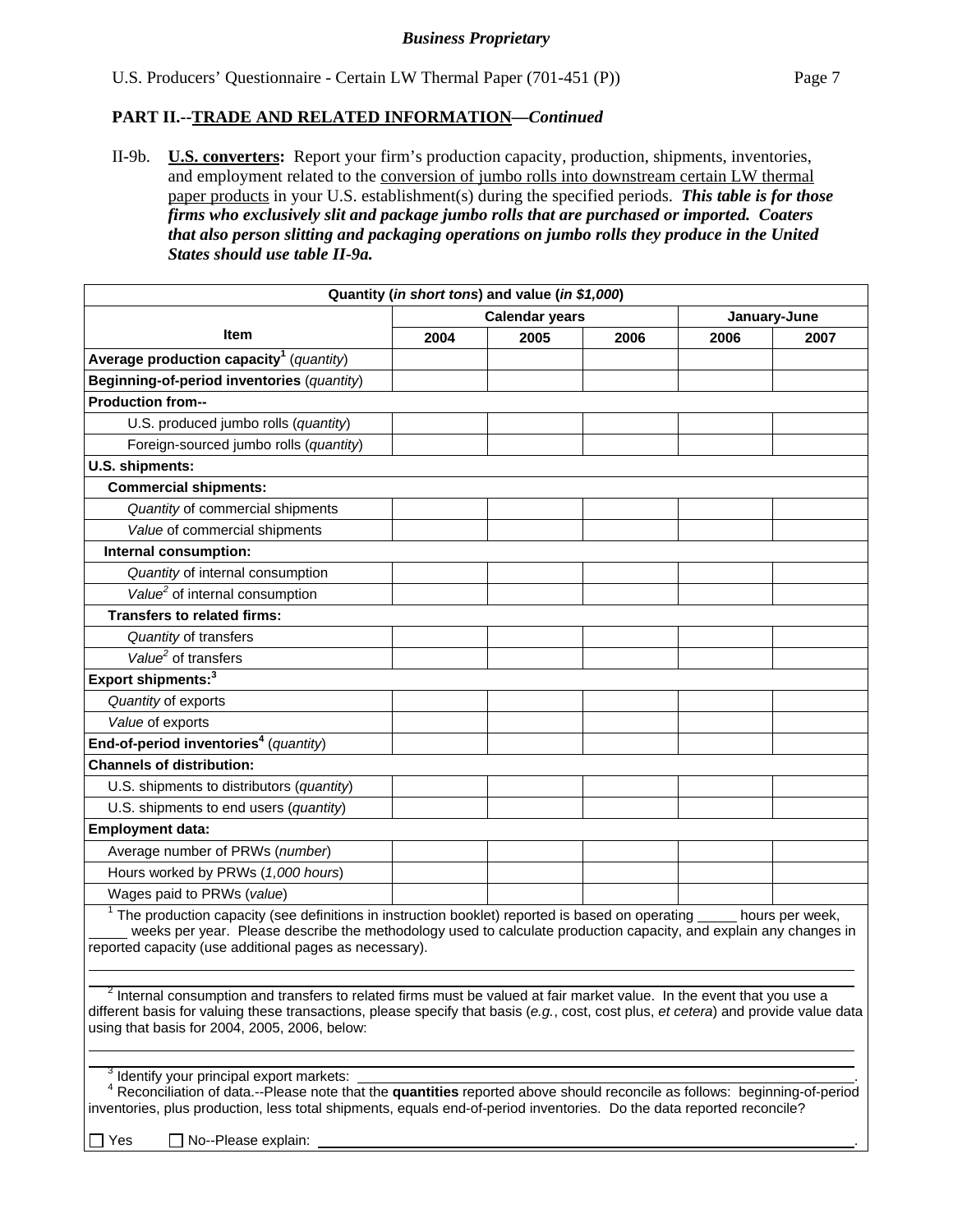# **PART II.--TRADE AND RELATED INFORMATION***—Continued*

| $II-10.$ | If you reported transfers to related firms in question II-9, please indicate the nature of the<br>relationship between your firm and the related firms $(e.g.,$ joint venture, wholly owned<br>subsidiary), whether the transfers were priced at market value or by a non-market formula,<br>whether your firm retained marketing rights to all transfers, and whether the related firms also<br>processed inputs from sources other than your firm. |      |                                                                          |      |      |              |
|----------|------------------------------------------------------------------------------------------------------------------------------------------------------------------------------------------------------------------------------------------------------------------------------------------------------------------------------------------------------------------------------------------------------------------------------------------------------|------|--------------------------------------------------------------------------|------|------|--------------|
| $II-11.$ | Other than direct imports, has your firm otherwise purchased certain LW thermal paper since<br>January 1, 2004? (See definitions in the instruction booklet.)                                                                                                                                                                                                                                                                                        |      |                                                                          |      |      |              |
|          | $\vert$ No                                                                                                                                                                                                                                                                                                                                                                                                                                           |      | Yes--Report such purchases below for the specified periods. <sup>1</sup> |      |      |              |
|          |                                                                                                                                                                                                                                                                                                                                                                                                                                                      |      | (Quantity in short tons, value in \$1,000)                               |      |      |              |
|          |                                                                                                                                                                                                                                                                                                                                                                                                                                                      |      | <b>Calendar years</b>                                                    |      |      | January-June |
|          | <b>Item</b>                                                                                                                                                                                                                                                                                                                                                                                                                                          | 2004 | 2005                                                                     | 2006 | 2006 | 2007         |
|          | PURCHASES FROM U.S. IMPORTERS <sup>2</sup> OF CERTAIN LW THERMAL PAPER FROM--                                                                                                                                                                                                                                                                                                                                                                        |      |                                                                          |      |      |              |
| China:   |                                                                                                                                                                                                                                                                                                                                                                                                                                                      |      |                                                                          |      |      |              |
|          | Quantity                                                                                                                                                                                                                                                                                                                                                                                                                                             |      |                                                                          |      |      |              |
|          | Value                                                                                                                                                                                                                                                                                                                                                                                                                                                |      |                                                                          |      |      |              |
|          | Germany:                                                                                                                                                                                                                                                                                                                                                                                                                                             |      |                                                                          |      |      |              |
|          | Quantity                                                                                                                                                                                                                                                                                                                                                                                                                                             |      |                                                                          |      |      |              |
|          | Value                                                                                                                                                                                                                                                                                                                                                                                                                                                |      |                                                                          |      |      |              |
| Korea:   |                                                                                                                                                                                                                                                                                                                                                                                                                                                      |      |                                                                          |      |      |              |
|          | Quantity                                                                                                                                                                                                                                                                                                                                                                                                                                             |      |                                                                          |      |      |              |
|          | Value                                                                                                                                                                                                                                                                                                                                                                                                                                                |      |                                                                          |      |      |              |
|          | All other countries:                                                                                                                                                                                                                                                                                                                                                                                                                                 |      |                                                                          |      |      |              |
|          | Quantity                                                                                                                                                                                                                                                                                                                                                                                                                                             |      |                                                                          |      |      |              |
|          | Value                                                                                                                                                                                                                                                                                                                                                                                                                                                |      |                                                                          |      |      |              |
|          | PURCHASES FROM DOMESTIC PRODUCERS: <sup>2</sup>                                                                                                                                                                                                                                                                                                                                                                                                      |      |                                                                          |      |      |              |
|          | Quantity                                                                                                                                                                                                                                                                                                                                                                                                                                             |      |                                                                          |      |      |              |
| Value    |                                                                                                                                                                                                                                                                                                                                                                                                                                                      |      |                                                                          |      |      |              |
|          | PURCHASES FROM OTHER SOURCES: <sup>2</sup>                                                                                                                                                                                                                                                                                                                                                                                                           |      |                                                                          |      |      |              |
|          | Quantity                                                                                                                                                                                                                                                                                                                                                                                                                                             |      |                                                                          |      |      |              |
| Value    |                                                                                                                                                                                                                                                                                                                                                                                                                                                      |      |                                                                          |      |      |              |
|          | <sup>1</sup> Please indicate your reasons for purchasing this product. If your reasons differ by source, please elaborate.                                                                                                                                                                                                                                                                                                                           |      |                                                                          |      |      |              |
|          | $2$ Please list the name of the firm(s) from which you purchased this product. If your suppliers differ by source,<br>please identify the source for each listed supplier.                                                                                                                                                                                                                                                                           |      |                                                                          |      |      |              |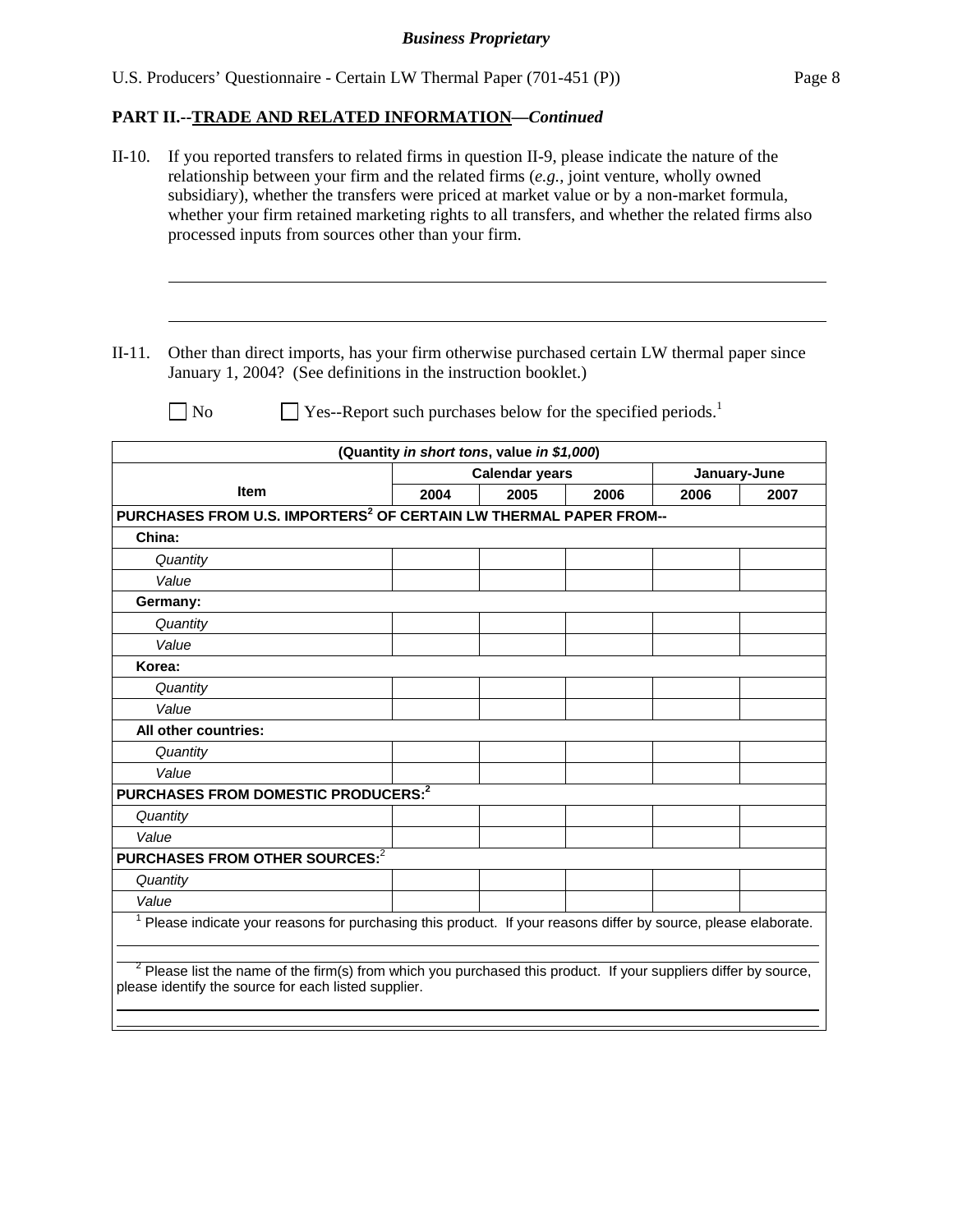U.S. Producers' Questionnaire - Certain LW Thermal Paper (701-451 (P)) Page 9

## **PART II.--TRADE AND RELATED INFORMATION***—Continued*

l  $\overline{a}$  $\overline{a}$  $\overline{a}$ 

 $\overline{a}$  $\overline{a}$  $\overline{a}$  $\overline{a}$ 

 $\overline{a}$  $\overline{a}$  $\overline{a}$  $\overline{a}$ 

 $\overline{a}$  $\overline{a}$  $\overline{a}$  $\overline{a}$ 

l  $\overline{a}$  $\overline{a}$ 

II-12. **COMPARABILITY OF CERTAIN LW THERMAL PAPTER IN JUMBO ROLL FORM AND CONVERTED FORM**.--Please describe the differences and similarities in certain LW thermal paper in jumbo roll form and converted form for the following factors:

**(a) Whether the upstream article is dedicated to the production of the downstream article (i.e., what percentage of jumbo rolls is used in the production of downstream products):** 

**(b) Whether there are perceived to be separate markets for the upstream and downstream articles**:

**(c) Differences in the physical characteristics and functions of the upstream and downstream articles:** 

**(d) Differences in the cost or value of the vertically differentiated articles:** 

**(e) Significance and extent of the processes used to transform the upstream into the downstream article:**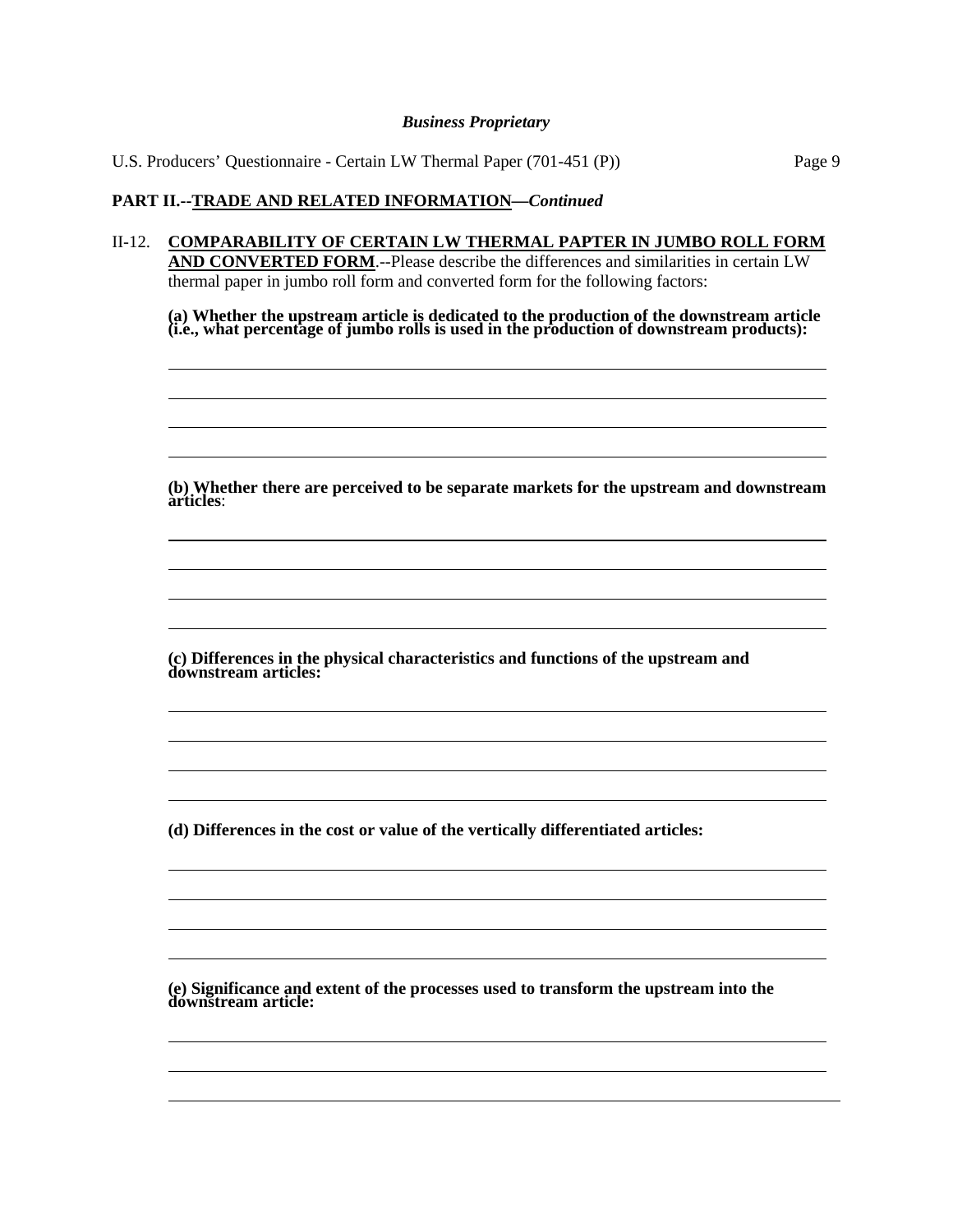U.S. Producers' Questionnaire - Certain LW Thermal Paper (701-451 (P)) Page 10

# **PART II.--TRADE AND RELATED INFORMATION***—Continued*

 $\overline{a}$  $\overline{a}$ 

#### II-13a. **COMPARABILITY OF CERTAIN LW THERMAL PAPER AND OTHER THERMAL**

**PAPER**..--Please describe the differences and similarities in certain LW thermal paper and other thermal paper (see definitions for each in the instructions) for the following factors: (a) **characteristics and uses**--describe the differences and similarities in the physical/chemical characteristics and end uses; (b) **interchangeability**--discuss the interchangeability in end use of the two products; (c) **manufacturing processes**–describe the two processes and include a discussion of the interchangeability of production inputs, machinery and equipment, and skilled labor; (d) **channels of distribution**--describe the specific end use/customer requirements and channels of distribution/market situation in which the products are sold; (e) **customer and producer perceptions**–describe any perceived differences in the two products (e.g., sales/marketing practices); and (f) **price**–provide a discussion and specific examples of prices for the two thermal paper products. Use additional pages as necessary.

#### *CERTAIN LW THERMAL PAPER vs. OTHER THERMAL PAPER*

| (a) Characteristics and uses:          |
|----------------------------------------|
|                                        |
|                                        |
| (b) Interchangeability:                |
|                                        |
|                                        |
| (c) Manufacturing processes:           |
|                                        |
|                                        |
| (d) Channels of distribution:          |
|                                        |
|                                        |
| (e) Customer and producer perceptions: |
|                                        |
|                                        |
| (f) Price:                             |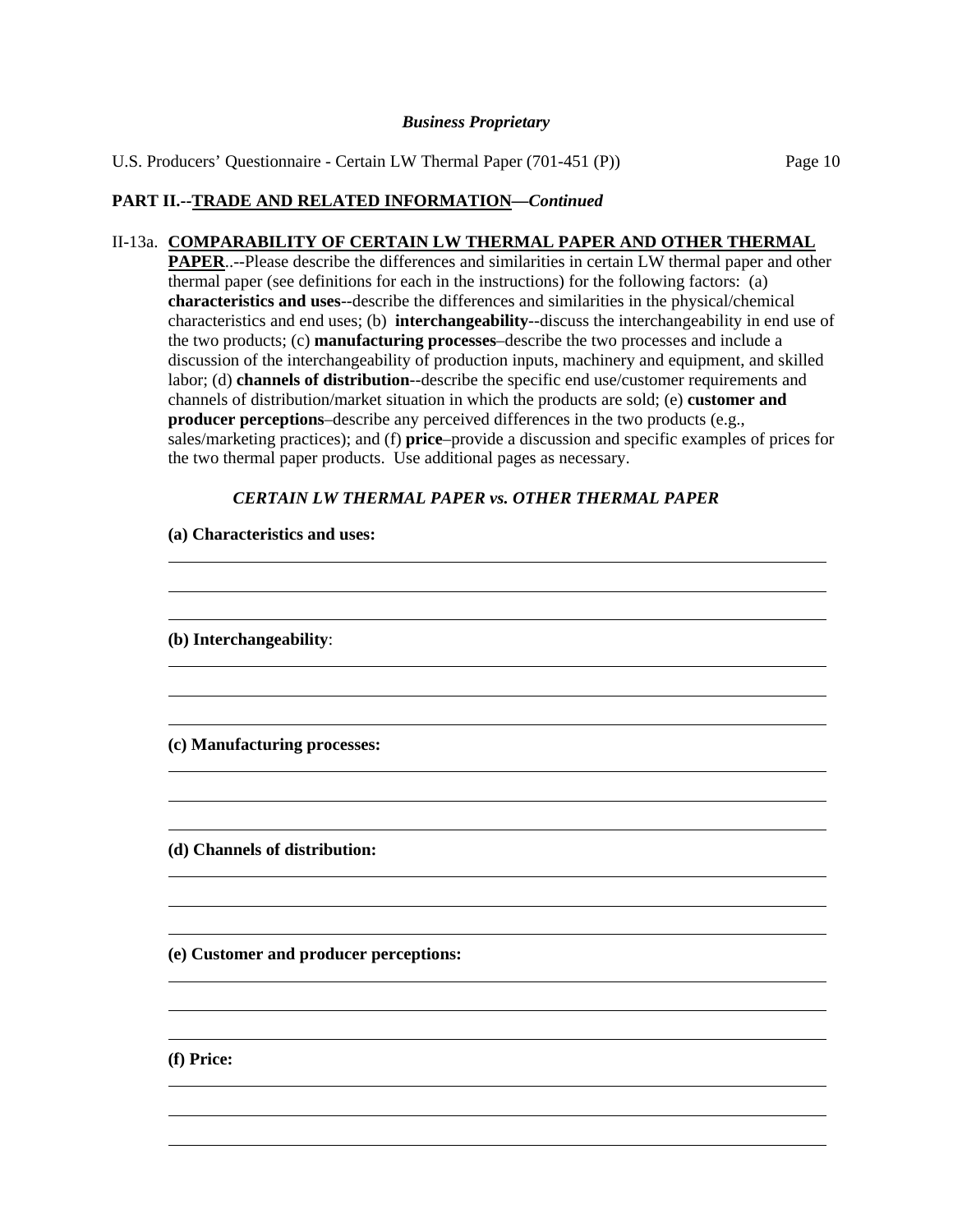U.S. Producers' Questionnaire - Certain LW Thermal Paper (701-451 (P)) Page 11

# **PART II.--TRADE AND RELATED INFORMATION***—Continued*

#### II-13b. **COMPARABILITY OF CERTAIN LW THERMAL PAPER AND OTHER THERMAL**

**PAPER**..--Please describe the differences and similarities in certain LW thermal paper and other thermal paper (see definitions for each in the instructions) for the following factors: (a) **characteristics and uses**--describe the differences and similarities in the physical/chemical characteristics and end uses; (b) **interchangeability**--discuss the interchangeability in end use of the two products; (c) **manufacturing processes**–describe the two processes and include a discussion of the interchangeability of production inputs, machinery and equipment, and skilled labor; (d) **channels of distribution**--describe the specific end use/customer requirements and channels of distribution/market situation in which the products are sold; (e) **customer and producer perceptions**–describe any perceived differences in the two products (e.g., sales/marketing practices); and (f) **price**–provide a discussion and specific examples of prices for the two thermal paper products. Use additional pages as necessary.

## *CERTAIN LW THERMAL PAPER vs. OTHER POINT-OF-SALE THERMAL PAPER > 70 g/m2*

| (a) Characteristics and uses:          |  |
|----------------------------------------|--|
|                                        |  |
|                                        |  |
| (b) Interchangeability:                |  |
|                                        |  |
|                                        |  |
| (c) Manufacturing processes:           |  |
|                                        |  |
|                                        |  |
| (d) Channels of distribution:          |  |
|                                        |  |
|                                        |  |
| (e) Customer and producer perceptions: |  |
|                                        |  |
|                                        |  |
|                                        |  |

# **(a) Characteristics and uses:**

**(f) Price:** 

 $\overline{a}$  $\overline{a}$  $\overline{a}$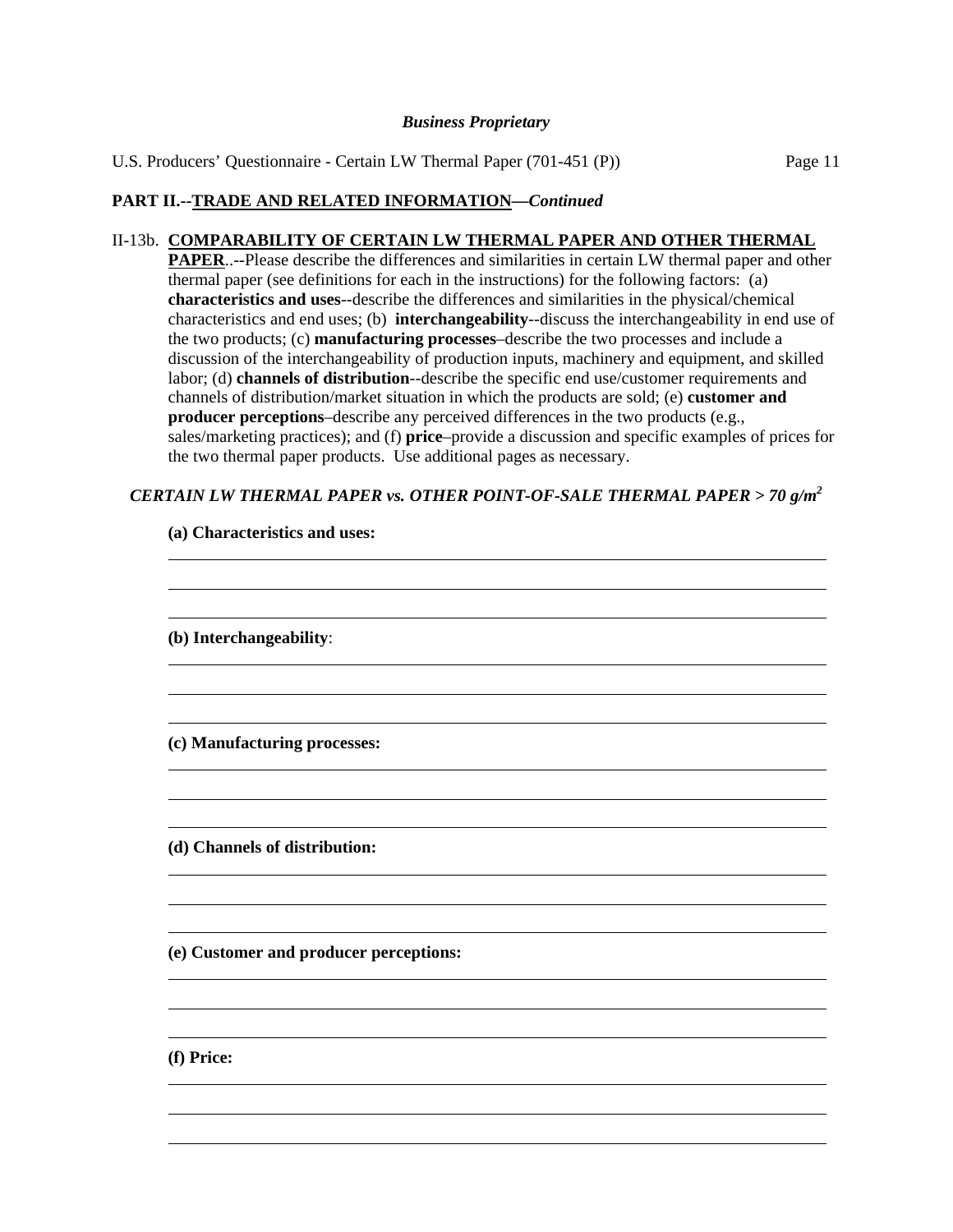U.S. Producers' Questionnaire - Certain LW Thermal Paper (701-451 (P)) Page 12

#### **PART II.--TRADE AND RELATED INFORMATION***—Continued*

l  $\overline{a}$  $\overline{a}$  $\overline{a}$  $\overline{a}$  $\overline{a}$  $\overline{a}$ 

II-14. Please provide the quantity and value of your firm's U.S. commercial shipments of certain LW thermal paper in jumbo roll form (i.e., sales of jumbo rolls to unrelated firms on the merchant market).

| (Quantity in short tons, value in \$1,000) |                       |  |  |      |              |  |  |
|--------------------------------------------|-----------------------|--|--|------|--------------|--|--|
| <b>Item</b>                                | <b>Calendar years</b> |  |  |      | January-June |  |  |
|                                            | 2004<br>2005<br>2006  |  |  | 2006 | 2007         |  |  |
| U.S. commercial shipments of jumbo rolls   |                       |  |  |      |              |  |  |
| Quantity of commercial shipments           |                       |  |  |      |              |  |  |
| Value of commercial shipments              |                       |  |  |      |              |  |  |

II-15. Please provide a discussion of the technical expertise involved in your firms' U.S. productionrelated activities, by stage of production (e.g., paper production, blending, coating, slitting). Use additional pages as necessary.

II-16. Does your firm produce certain LW thermal paper with a basis weight of 48  $g/m^2$ ?

No  $\Box$  Yes—On what date did your firm commence production of this product? \_\_\_\_\_\_\_\_\_\_\_\_\_\_\_\_\_\_\_\_\_\_\_\_\_\_\_\_\_\_\_\_\_\_\_\_\_\_\_\_\_\_\_\_\_\_\_\_\_\_\_\_\_

II-17. Please provide the quantity of your firm's production and the quantity and value of your firm's U.S. shipments of other thermal paper (defined as thermal paper not included in the definition of certain LW thermal paper).

| (Quantity in short tons, value in \$1,000)                             |      |                       |      |              |      |  |
|------------------------------------------------------------------------|------|-----------------------|------|--------------|------|--|
| <b>Item</b>                                                            |      | <b>Calendar years</b> |      | January-June |      |  |
|                                                                        | 2004 | 2005                  | 2006 | 2006         | 2007 |  |
| Production of other nonsubject thermal paper (quantity):               |      |                       |      |              |      |  |
| Point-of-sale thermal paper > $70$ g/m <sup>2</sup>                    |      |                       |      |              |      |  |
| All other thermal paper                                                |      |                       |      |              |      |  |
| U.S. shipments of point-of-sale thermal paper $>$ 70g/m <sup>2</sup> : |      |                       |      |              |      |  |
| Quantity of U.S. shipments                                             |      |                       |      |              |      |  |
| Value of U.S. shipments                                                |      |                       |      |              |      |  |
| U.S. shipments of all other nonsubject thermal paper:                  |      |                       |      |              |      |  |
| Quantity of U.S. shipments                                             |      |                       |      |              |      |  |
| Value of U.S. shipments                                                |      |                       |      |              |      |  |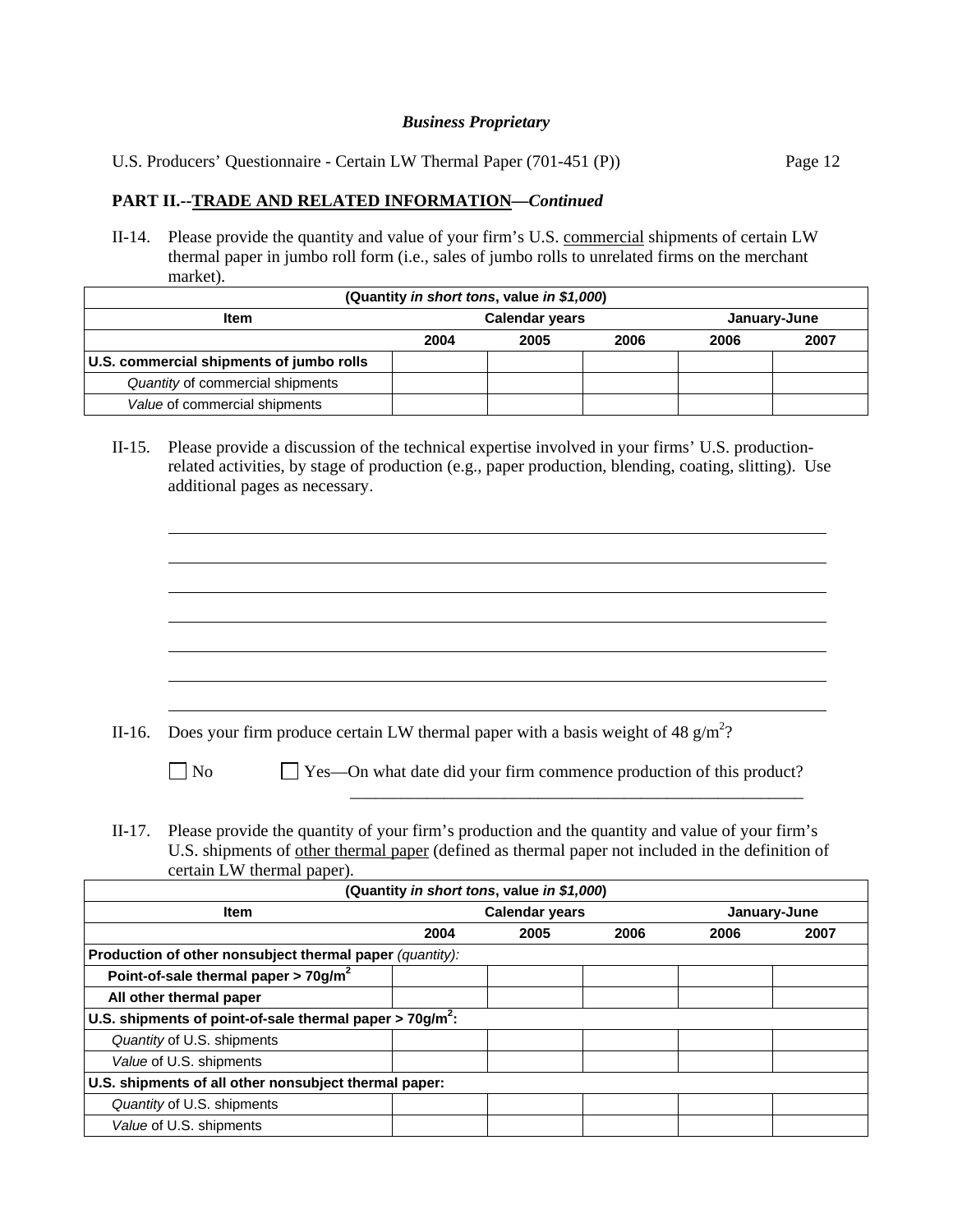| U.S. Producers' Questionnaire - Certain LW Thermal Paper (701-451 (P)) | Page 13 |
|------------------------------------------------------------------------|---------|
|                                                                        |         |

# **PART II.--TRADE AND RELATED INFORMATION***—Continued*

II-18. Please provide the following information on the cost of production for each step performed by your firm in the production of certain LW thermal paper in 2006. If your firm is not an integrated producer and therefore does not perform one or more of the processes below report your purchase prices of the inputs as specified below. Please report your production costs or purchase prices below in the following manner:

*U.S. production cost:* If your firm does perform the stage of production in the United States then report your cost of production in this column.

**Purchase price of U.S. content:** If your firm does not perform the stage of production but rather purchases the input from a U.S. producer then report your purchase price in this column.

**Purchase price of foreign content:** If your firm does not perform the stage of production but rather imports or purchases imports for this input then report your purchase price in this column.

| <b>Item</b>                                               | U.S.<br>production<br>cost     | <b>Purchase</b><br>price of U.S.<br>content | <b>Purchase</b><br>price of<br>foreign<br>content | Total<br>cost |  |
|-----------------------------------------------------------|--------------------------------|---------------------------------------------|---------------------------------------------------|---------------|--|
|                                                           | Cost of production or purchase |                                             |                                                   |               |  |
| <b>Processing stage</b>                                   |                                | (dollars per short ton)                     |                                                   |               |  |
| Production of jumbo roll certain LW thermal paper         |                                |                                             |                                                   |               |  |
| Uncoated paper production                                 |                                |                                             |                                                   |               |  |
| Thermal coating production/blending                       |                                |                                             |                                                   |               |  |
| Application of coating to base paper                      |                                |                                             |                                                   |               |  |
| Other_                                                    |                                |                                             |                                                   |               |  |
| Subtotal (jumbo roll production)                          |                                |                                             |                                                   |               |  |
| Production of slitted certain LW thermal paper            |                                |                                             |                                                   |               |  |
| Slitting of jumbo rolls                                   |                                |                                             |                                                   |               |  |
| Other finishing operations (e.g., printing)               |                                |                                             |                                                   |               |  |
| Packaging                                                 |                                |                                             |                                                   |               |  |
| Other_                                                    |                                |                                             |                                                   |               |  |
| Subtotal (conversion operations)                          |                                |                                             |                                                   |               |  |
| Total cost of production                                  |                                |                                             |                                                   |               |  |
| Total production of certain LW thermal paper (short tons) |                                |                                             |                                                   |               |  |
| Jumbo rolls                                               |                                |                                             |                                                   |               |  |
| Slitted paper                                             |                                |                                             |                                                   |               |  |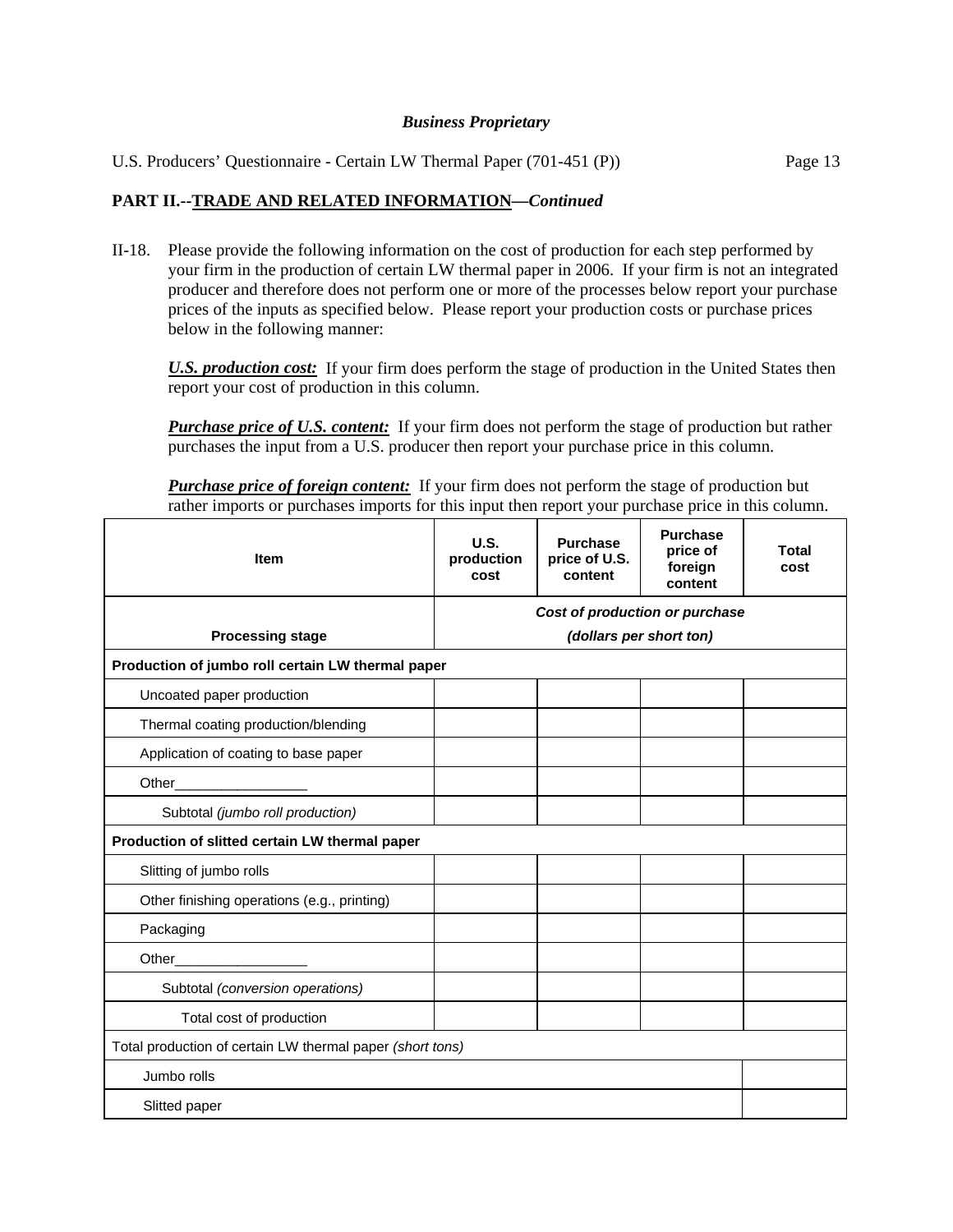U.S. Producers' Questionnaire - Certain LW Thermal Paper (701-451 (P)) Page 14

# **PART III.--FINANCIAL INFORMATION**

l  $\overline{a}$ 

Address questions on this part of the questionnaire to Mary Klir (202-205-3247, mary.klir@usitc.gov ).

III-1. Who should be contacted regarding the requested financial information?

|        | Company contact: |                                                                                                                                                                                                                                                                                                     |
|--------|------------------|-----------------------------------------------------------------------------------------------------------------------------------------------------------------------------------------------------------------------------------------------------------------------------------------------------|
|        |                  | Name and title                                                                                                                                                                                                                                                                                      |
|        |                  | E-mail address<br>Phone number                                                                                                                                                                                                                                                                      |
| III-2. |                  | Briefly describe your financial accounting system.                                                                                                                                                                                                                                                  |
|        | А.               | When does your fiscal year end (month and day)?<br>If your fiscal year changed during the period examined, explain below:                                                                                                                                                                           |
|        | B.1.             | Describe the lowest level of operations (e.g., plant, division, company-wide) for<br>which financial statements are prepared that include certain LW thermal paper:                                                                                                                                 |
|        | 2.               | Does your firm prepare profit/loss statements for certain LW thermal paper:<br>$\bigcap$ Yes<br>$\vert$   No                                                                                                                                                                                        |
|        | 3.               | How often did your firm (or parent company) prepare financial statements<br>(including annual reports, 10Ks)? Please check relevant items below.<br>Audited, $\Box$ unaudited, $\Box$ annual reports, $\Box$ 10Ks, $\Box$ 10Qs,<br>Monthly, $\Box$ quarterly, $\Box$ semi-annually, $\Box$ annually |
|        | 4.               | Accounting basis: $\Box$ GAAP, $\Box$ cash, $\Box$ tax, or $\Box$ other comprehensive<br>(specify)                                                                                                                                                                                                  |

*Note: The Commission may request that your company submit copies of its financial statements, including internal profit-and-loss statements for the division or product group that includes certain LW thermal paper, as well as those statements and worksheets used to compile data for your firm's questionnaire response.* 

III-3. Briefly describe your cost accounting system (*e.g.*, standard cost, job order cost, *et cetera*).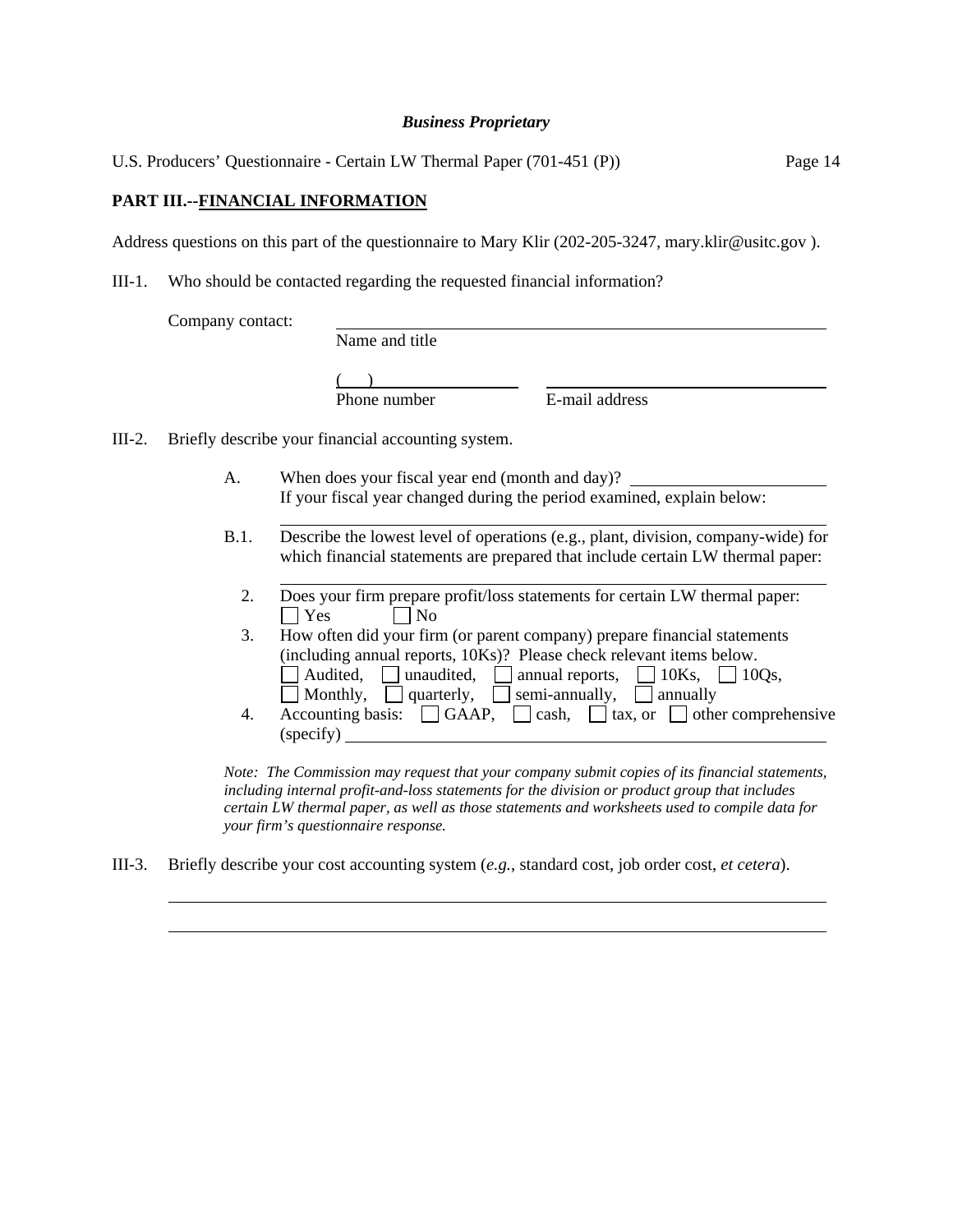|                    | U.S. Producers' Questionnaire - Certain LW Thermal Paper (701-451 (P))<br>Page 15                                                                                                                                                                                                                                                                                                                                                                                                             |                |                                              |                |
|--------------------|-----------------------------------------------------------------------------------------------------------------------------------------------------------------------------------------------------------------------------------------------------------------------------------------------------------------------------------------------------------------------------------------------------------------------------------------------------------------------------------------------|----------------|----------------------------------------------|----------------|
|                    | PART III.--FINANCIAL INFORMATION--Continued                                                                                                                                                                                                                                                                                                                                                                                                                                                   |                |                                              |                |
| $III-4.$           | Briefly describe your allocation basis, if any, for COGS, SG&A, and interest expense and other<br>income and expenses.                                                                                                                                                                                                                                                                                                                                                                        |                |                                              |                |
| $III-5.$           | Other products.--Please list any other products you produced in the facilities in which you<br>produced certain LW thermal paper, and provide the share of net sales accounted for by these<br>other products in your most recent fiscal year:                                                                                                                                                                                                                                                |                |                                              |                |
|                    | Product                                                                                                                                                                                                                                                                                                                                                                                                                                                                                       | Share of sales | Product                                      | Share of sales |
| III-6.<br>$III-7.$ | Does your company receive inputs (raw materials, labor, energy or any other services) used in the<br>production of certain LW thermal paper from any related company?<br>$\perp$ Yes—Continue to question III-7 below.<br>Other products.-- In the space provided below, identify the inputs related to the production of<br>certain LW thermal paper that your firm receives from related parties whose financial statements<br>are consolidated with the financial statements of your firm. |                | $\Box$ No—Continue to question III-10 below. |                |
|                    | Input                                                                                                                                                                                                                                                                                                                                                                                                                                                                                         |                | <b>Related Party</b>                         |                |
| III-8.             | With respect to the related companies identified in response to question III-7 above, are their<br>financial statements consolidated with your firm's financial statements? (In other words, are<br>profits or losses arising from intercompany transactions eliminated?)<br>Yes—Continue to question III-9 below.                                                                                                                                                                            |                | No-Continue to question III-10 below.        |                |
|                    |                                                                                                                                                                                                                                                                                                                                                                                                                                                                                               |                |                                              |                |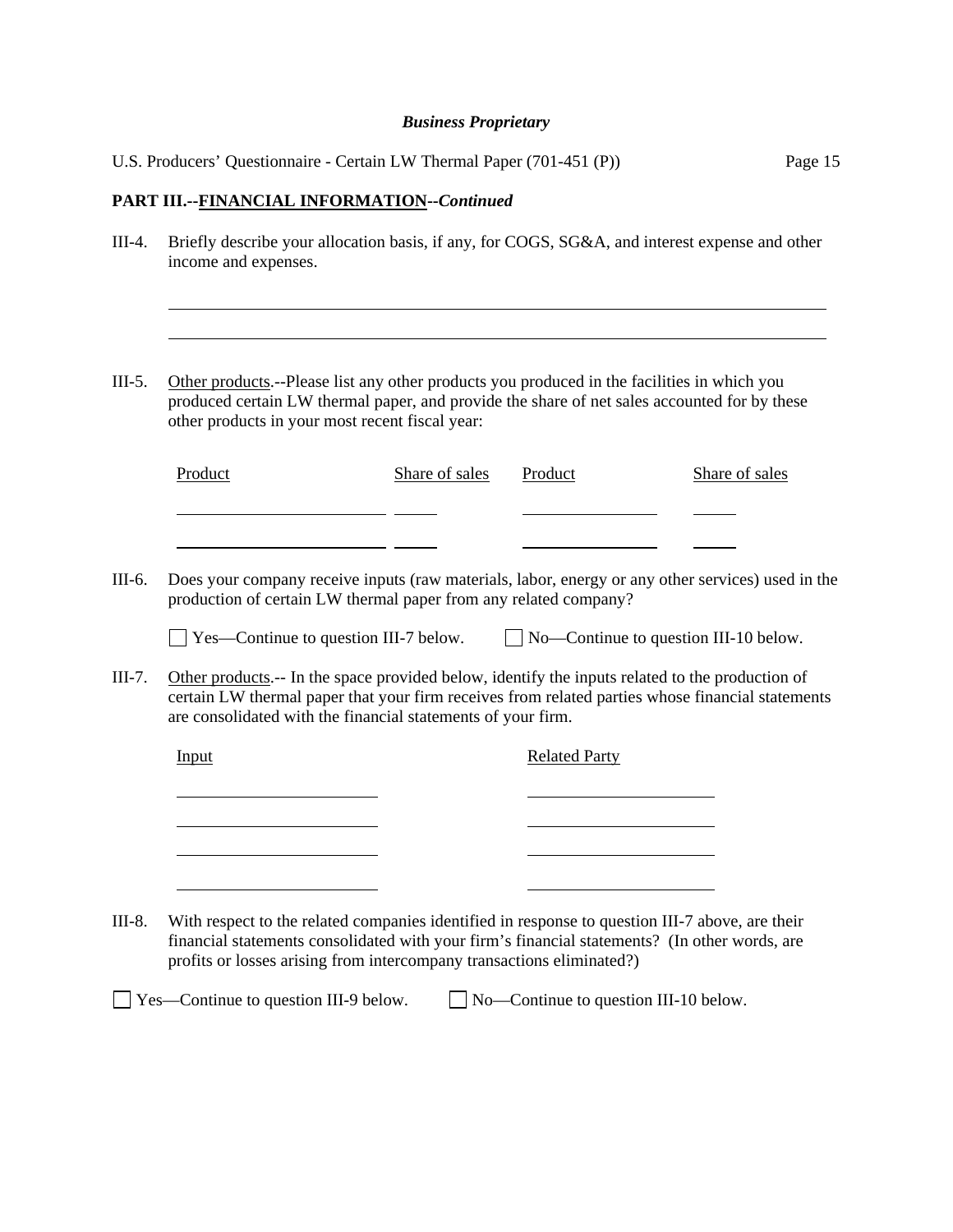U.S. Producers' Questionnaire - Certain LW Thermal Paper (701-451 (P)) Page 16

# **PART III.--FINANCIAL INFORMATION--***Continued*

III-9. All intercompany profit on inputs purchased from related parties that is eliminated pursuant to formal financial statement consolidation should also be eliminated from the costs reported to the Commission in question III-11a and III-11b (Operations on certain LW thermal paper); i.e., costs reported in question III-11a and III-11b, to the extent that they reflect inputs purchased from related parties, should only reflect the related party's cost and not include an associated profit component. Reasonable methods for determining and eliminating the associated profit on inputs purchased from related parties are acceptable.

Has your firm complied with the Commission's instructions regarding costs associated with inputs purchased from related parties?



 $\overline{a}$ 

III-10. For each annual period for which financial results are reported in question III-11a and III-11b, please provide in the space below details of the period-specific amount of non-recurring charges, the expense/cost line items where the associated charges are included, and a brief description of the charge(s). Non-recurring charges would include, but are not limited to, items such as asset write-offs and accelerated depreciation due to restructuring of the company's certain LW thermal paper operations.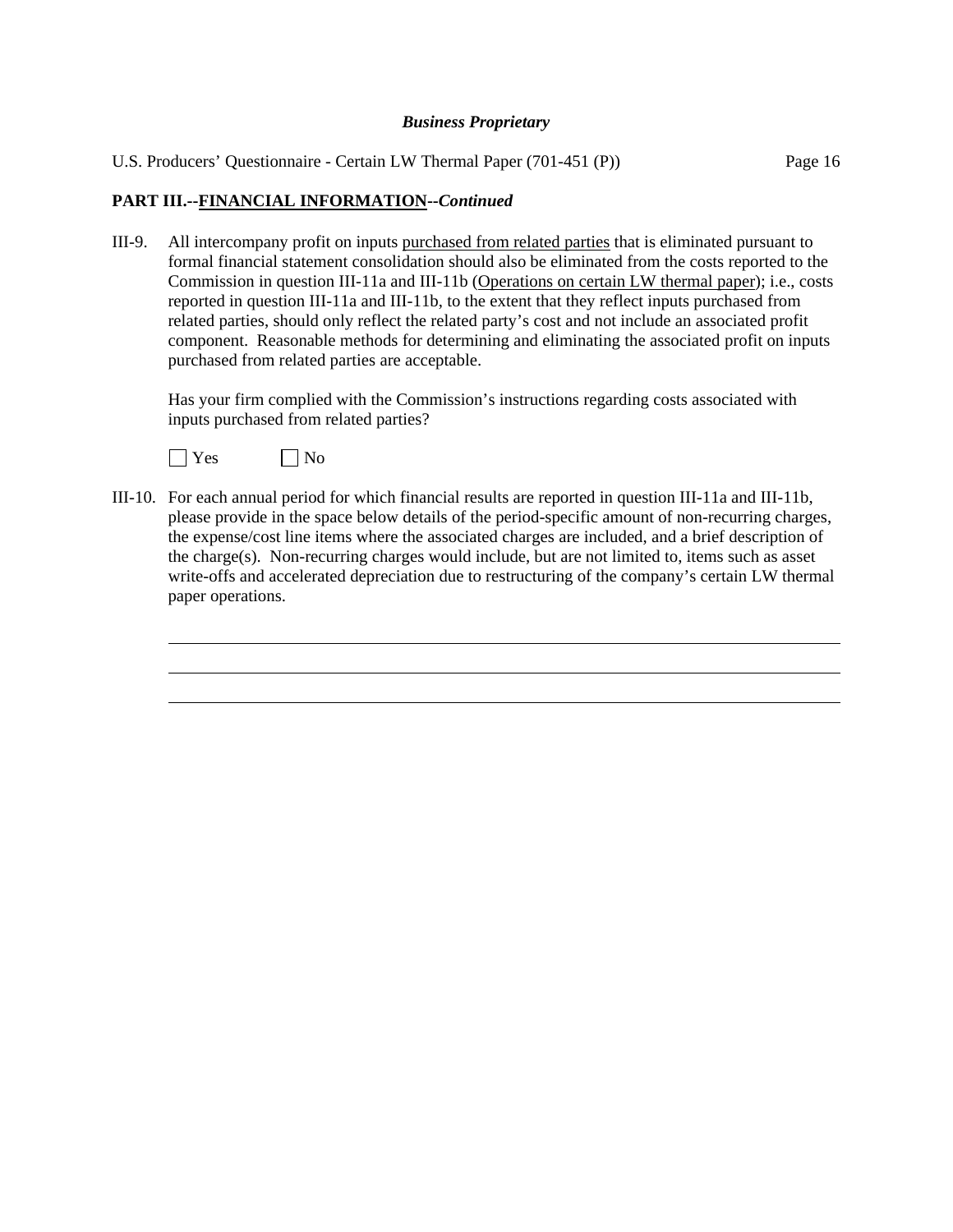U.S. Producers' Questionnaire - Certain LW Thermal Paper (701-451 (P)) Page 17

#### **PART III.--FINANCIAL INFORMATION--***Continued*

III-11a. U.S. manufacturers' operations on the production of jumbo rolls of certain LW thermal paper.-- Report the revenue and related cost information requested below on the certain LW thermal paper operations of your U.S. establishment(s).<sup>1</sup> **Do not report resales of products. Note that internal consumption and transfers to related firms must be valued at fair market value and purchases from related firms must be at cost**. Provide data for your three most recently completed fiscal years in chronological order from left to right, and for the specified interim periods. *Coaters that also perform conversion operations, such as slitting and packaging, on the jumbo rolls that they produce in the United States should report data for all operations (both coating and conversion) in this table, and should not complete table III-11b*

| Quantity (in short tons) and value (in \$1,000)                                                                       |  |                      |  |              |  |  |
|-----------------------------------------------------------------------------------------------------------------------|--|----------------------|--|--------------|--|--|
|                                                                                                                       |  | Fiscal years ended-- |  | January-June |  |  |
| <b>Item</b>                                                                                                           |  |                      |  |              |  |  |
| Net sales quantities: <sup>2</sup>                                                                                    |  |                      |  |              |  |  |
| Commercial sales                                                                                                      |  |                      |  |              |  |  |
| Internal consumption                                                                                                  |  |                      |  |              |  |  |
| Transfers to related firms                                                                                            |  |                      |  |              |  |  |
| Total net sales quantities                                                                                            |  |                      |  |              |  |  |
| Net sales values: <sup>2</sup>                                                                                        |  |                      |  |              |  |  |
| Commercial sales                                                                                                      |  |                      |  |              |  |  |
| Internal consumption                                                                                                  |  |                      |  |              |  |  |
| Transfers to related firms                                                                                            |  |                      |  |              |  |  |
| Total net sales values                                                                                                |  |                      |  |              |  |  |
| Cost of goods sold (COGS): <sup>3</sup>                                                                               |  |                      |  |              |  |  |
| Raw materials                                                                                                         |  |                      |  |              |  |  |
| Direct labor                                                                                                          |  |                      |  |              |  |  |
| Other factory costs                                                                                                   |  |                      |  |              |  |  |
| <b>Total COGS</b>                                                                                                     |  |                      |  |              |  |  |
| <b>Gross profit or (loss)</b>                                                                                         |  |                      |  |              |  |  |
| Selling, general, and administrative<br>(SG&A) expenses:                                                              |  |                      |  |              |  |  |
| Selling expenses                                                                                                      |  |                      |  |              |  |  |
| General and administrative expenses                                                                                   |  |                      |  |              |  |  |
| Total SG&A expenses                                                                                                   |  |                      |  |              |  |  |
| <b>Operating income (loss)</b>                                                                                        |  |                      |  |              |  |  |
| Other income and expenses:                                                                                            |  |                      |  |              |  |  |
| Interest expense                                                                                                      |  |                      |  |              |  |  |
| All other expense items                                                                                               |  |                      |  |              |  |  |
| All other income items                                                                                                |  |                      |  |              |  |  |
| All other income or expenses, net                                                                                     |  |                      |  |              |  |  |
| Net income or (loss) before income taxes                                                                              |  |                      |  |              |  |  |
| Depreciation/amortization included above                                                                              |  |                      |  |              |  |  |
| <sup>1</sup> Include only sales (whether domestic or export) and costs related to your U.S. manufacturing operations. |  |                      |  |              |  |  |

 $^{-1}$  Include only sales (whether domestic or export) and costs related to your U.S. manufacturing operations.<br><sup>2</sup> Less discounts, returns, allowances, and prepaid freight. The quantities and values should approximate the shipment quantities and values reported in Part II of this questionnaire.

 <sup>3</sup> COGS should include costs associated with internal consumption and transfers to related firms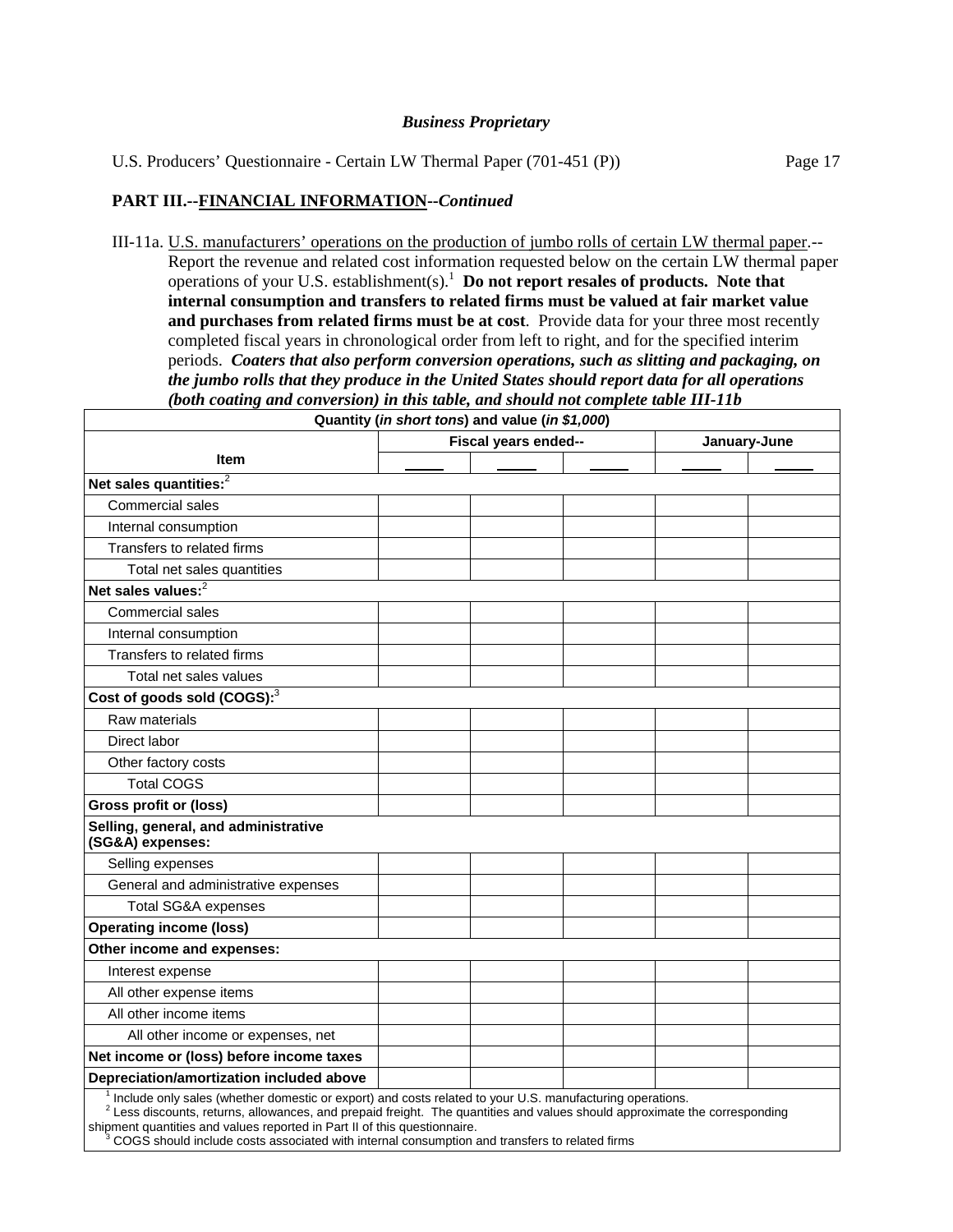U.S. Producers' Questionnaire - Certain LW Thermal Paper (701-451 (P)) Page 18

# **PART III.--FINANCIAL INFORMATION--***Continued*

III-11b. U.S. converters' operations on certain LW thermal paper.--Report the revenue and related cost information requested below on the certain LW thermal paper operations of your U.S. establishment(s).<sup>1</sup> Do not report resales of products. Note that internal consumption and **transfers to related firms must be valued at fair market value and purchases from related firms must be at cost**. Provide data for your three most recently completed fiscal years in chronological order from left to right, and for the specified interim periods. *This table is for those firms who exclusively slit and package jumbo rolls that are purchased or imported. Coaters that also person slitting and packaging operations on jumbo rolls they produce in the United States should use table III-11a.* 

| Quantity (in short tons) and value (in \$1,000)                                                                       |  |                      |  |              |  |
|-----------------------------------------------------------------------------------------------------------------------|--|----------------------|--|--------------|--|
|                                                                                                                       |  | Fiscal years ended-- |  | January-June |  |
| <b>Item</b>                                                                                                           |  |                      |  |              |  |
| Net sales quantities: <sup>2</sup>                                                                                    |  |                      |  |              |  |
| Commercial sales                                                                                                      |  |                      |  |              |  |
| Internal consumption                                                                                                  |  |                      |  |              |  |
| Transfers to related firms                                                                                            |  |                      |  |              |  |
| Total net sales quantities                                                                                            |  |                      |  |              |  |
| Net sales values: $2$                                                                                                 |  |                      |  |              |  |
| Commercial sales                                                                                                      |  |                      |  |              |  |
| Internal consumption                                                                                                  |  |                      |  |              |  |
| Transfers to related firms                                                                                            |  |                      |  |              |  |
| Total net sales values                                                                                                |  |                      |  |              |  |
| Cost of goods sold (COGS): <sup>3</sup>                                                                               |  |                      |  |              |  |
| Raw materials                                                                                                         |  |                      |  |              |  |
| Direct labor                                                                                                          |  |                      |  |              |  |
| Other factory costs                                                                                                   |  |                      |  |              |  |
| <b>Total COGS</b>                                                                                                     |  |                      |  |              |  |
| <b>Gross profit or (loss)</b>                                                                                         |  |                      |  |              |  |
| Selling, general, and administrative<br>(SG&A) expenses:                                                              |  |                      |  |              |  |
| Selling expenses                                                                                                      |  |                      |  |              |  |
| General and administrative expenses                                                                                   |  |                      |  |              |  |
| <b>Total SG&amp;A expenses</b>                                                                                        |  |                      |  |              |  |
| <b>Operating income (loss)</b>                                                                                        |  |                      |  |              |  |
| Other income and expenses:                                                                                            |  |                      |  |              |  |
| Interest expense                                                                                                      |  |                      |  |              |  |
| All other expense items                                                                                               |  |                      |  |              |  |
| All other income items                                                                                                |  |                      |  |              |  |
| All other income or expenses, net                                                                                     |  |                      |  |              |  |
| Net income or (loss) before income taxes                                                                              |  |                      |  |              |  |
| Depreciation/amortization included above                                                                              |  |                      |  |              |  |
| <sup>1</sup> Include only sales (whether domestic or export) and costs related to your U.S. manufacturing operations. |  |                      |  |              |  |

 $^{-1}$  Include only sales (whether domestic or export) and costs related to your U.S. manufacturing operations.<br><sup>2</sup> Less discounts, returns, allowances, and prepaid freight. The quantities and values should approximate the

shipment quantities and values reported in Part II of this questionnaire.<br>
<sup>3</sup> COGS should include costs associated with internal consumption a COGS should include costs associated with internal consumption and transfers to related firms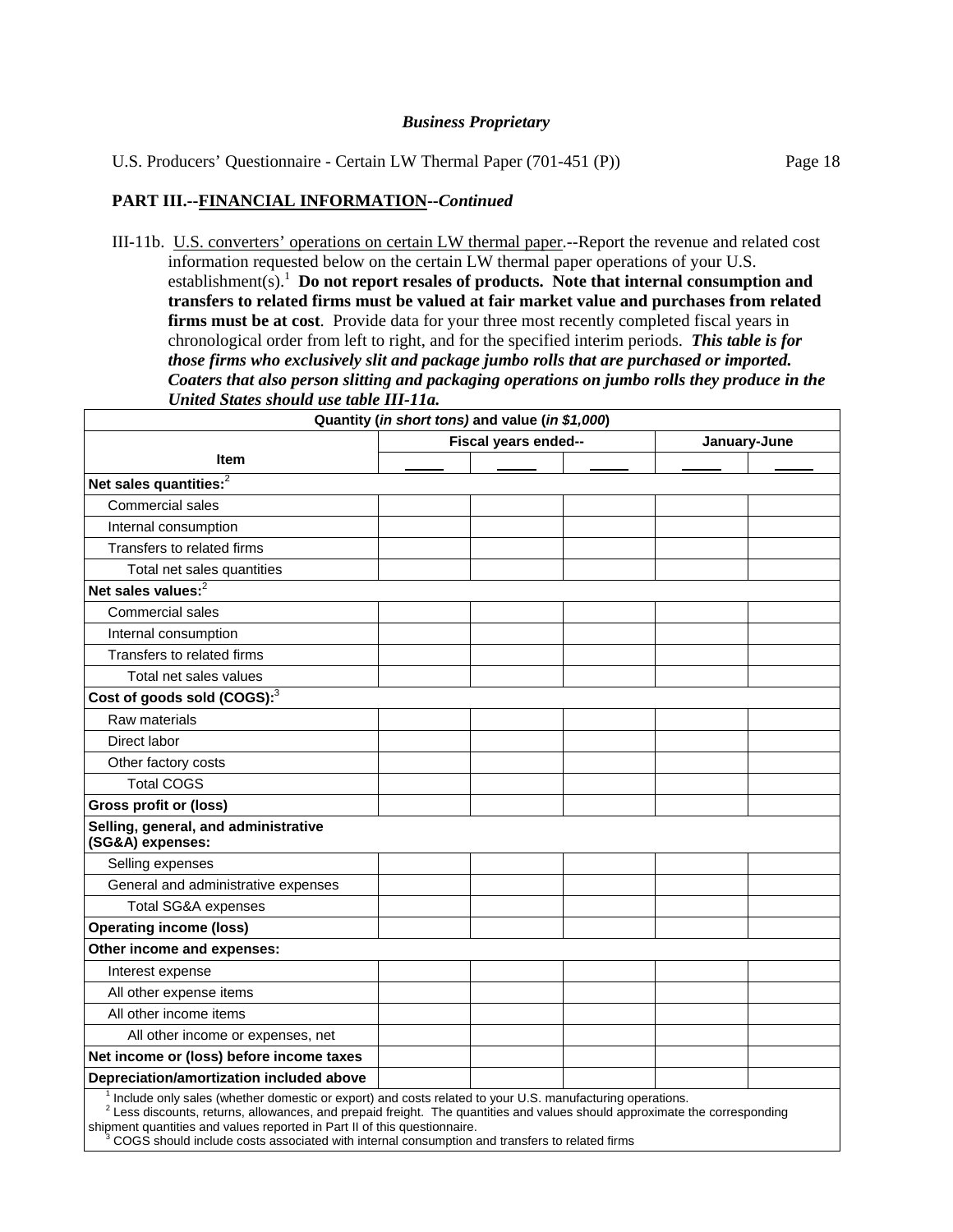U.S. Producers' Questionnaire - Certain LW Thermal Paper (701-451 (P)) Page 19

# **PART III.--FINANCIAL INFORMATION--***Continued*

III-12. For U.S. converters, provide data on the domestic value added to jumbo rolls of certain LW thermal paper purchased from U.S. or foreign sources, then slit and packaged by your firm in the United States. Please provide data for your most recently completed fiscal year, and reconcile these data with your answers in table III-11b.

| <b>Foreign Source</b><br><b>Value Added</b> |                                                                                        |                                                              | <b>Domestic Source Value Added</b>   |      |             |             |                           | Total<br>Value<br><b>Added</b>          |
|---------------------------------------------|----------------------------------------------------------------------------------------|--------------------------------------------------------------|--------------------------------------|------|-------------|-------------|---------------------------|-----------------------------------------|
| Cost of<br>foreign<br>content <sup>1</sup>  | Country<br>source                                                                      | Cost of U.S.<br>raw material<br>(if applicable) <sup>2</sup> | Fabrication<br>(labor/over-<br>head) | SG&A | Repackaging | Other (net) | Total U.S.<br>value added | Total cost<br>(foreign and<br>domestic) |
|                                             | Value in \$1,000                                                                       |                                                              |                                      |      |             |             |                           |                                         |
|                                             |                                                                                        |                                                              |                                      |      |             |             |                           |                                         |
|                                             | Please identify the foreign costs reported, including raw materials:                   |                                                              |                                      |      |             |             |                           |                                         |
|                                             | Please identify the raw materials sourced in the United States:                        |                                                              |                                      |      |             |             |                           |                                         |
|                                             | Note: Purchases from a related firm must be stated at the related firm's actual costs. |                                                              |                                      |      |             |             |                           |                                         |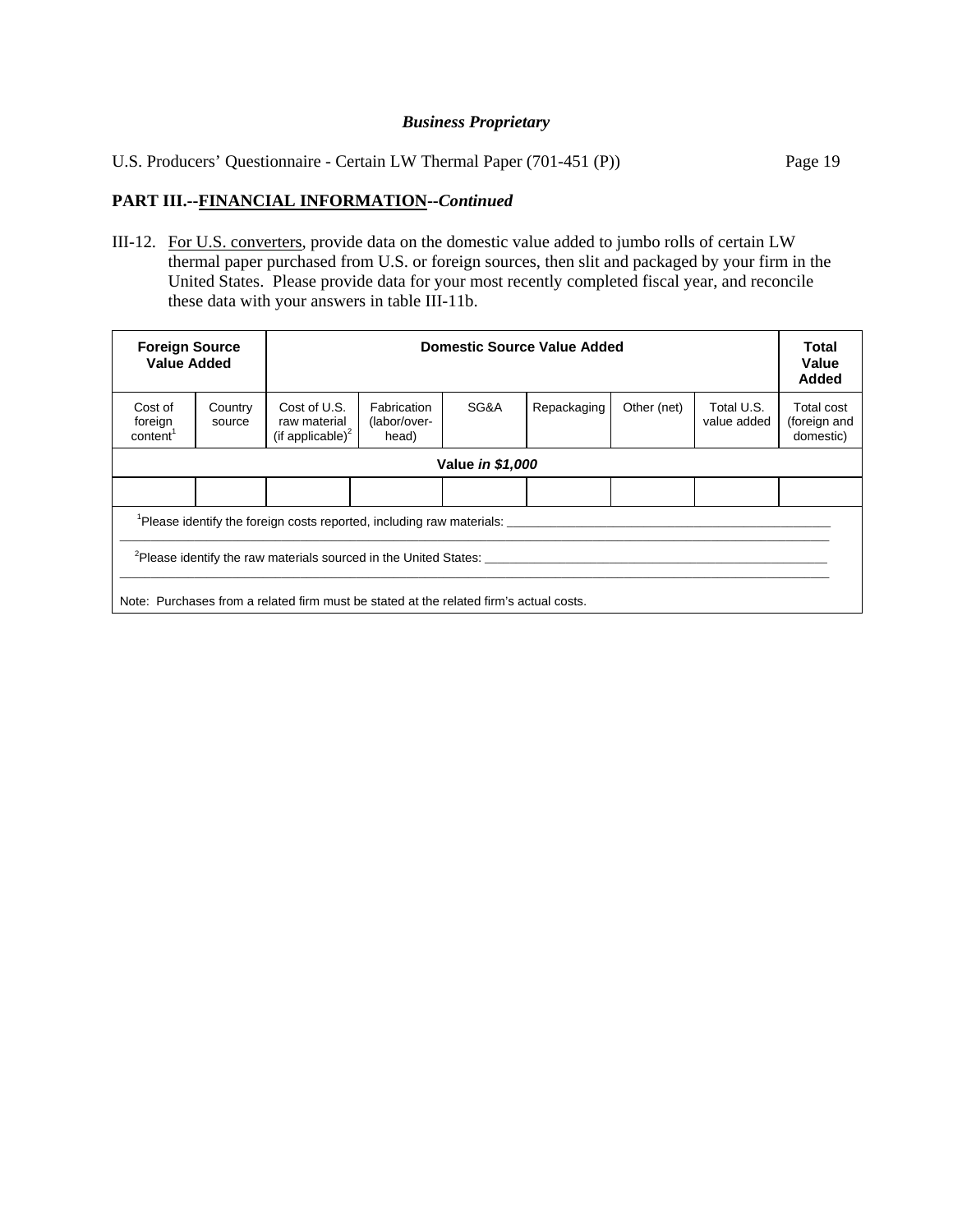U.S. Producers' Questionnaire - Certain LW Thermal Paper (701-451 (P)) Page 20

# **PART III.--FINANCIAL INFORMATION--***Continued*

III-13. Asset values.--Report the total assets associated with the production, warehousing, and sale of certain LW thermal paper. If your firm does not maintain some or all of the specific asset data in the normal course of business, please estimate it based upon some rational method (such as production, sales, or costs) that is consistent with your cost allocations in the previous question. Your finished goods inventory value should reconcile with the inventory quantity data reported in Part II. Provide data as of the end of your three most recently completed fiscal years in chronological order from left to right.

| Value (in \$1,000)                                                                              |    |                      |    |  |
|-------------------------------------------------------------------------------------------------|----|----------------------|----|--|
|                                                                                                 |    | Fiscal years ended-- |    |  |
| <b>Item</b>                                                                                     | 20 | 20                   | 20 |  |
| Assets associated with the production,<br>warehousing, and sale of certain LW thermal<br>paper: |    |                      |    |  |
| 1. Current assets:                                                                              |    |                      |    |  |
| A. Cash and equivalents                                                                         |    |                      |    |  |
| B. Accounts receivable, net                                                                     |    |                      |    |  |
| C. Inventories (finished goods)                                                                 |    |                      |    |  |
| D. Inventories (raw materials and work in process)                                              |    |                      |    |  |
| E. Other (describe: ______)                                                                     |    |                      |    |  |
| F. Total current assets (lines 1.A. through 1.E.)                                               |    |                      |    |  |
| 2. Property, plant, and equipment                                                               |    |                      |    |  |
| A. Original cost of property, plant, and equipment                                              |    |                      |    |  |
| B. Less: Accumulated depreciation                                                               |    |                      |    |  |
| C. Equals: Book value of property, plant, and<br>equipment                                      |    |                      |    |  |
| <b>3.</b> Other non-current assets (describe:                                                   |    |                      |    |  |
| 4. Total assets (lines 1.F, 2.C, and 3)                                                         |    |                      |    |  |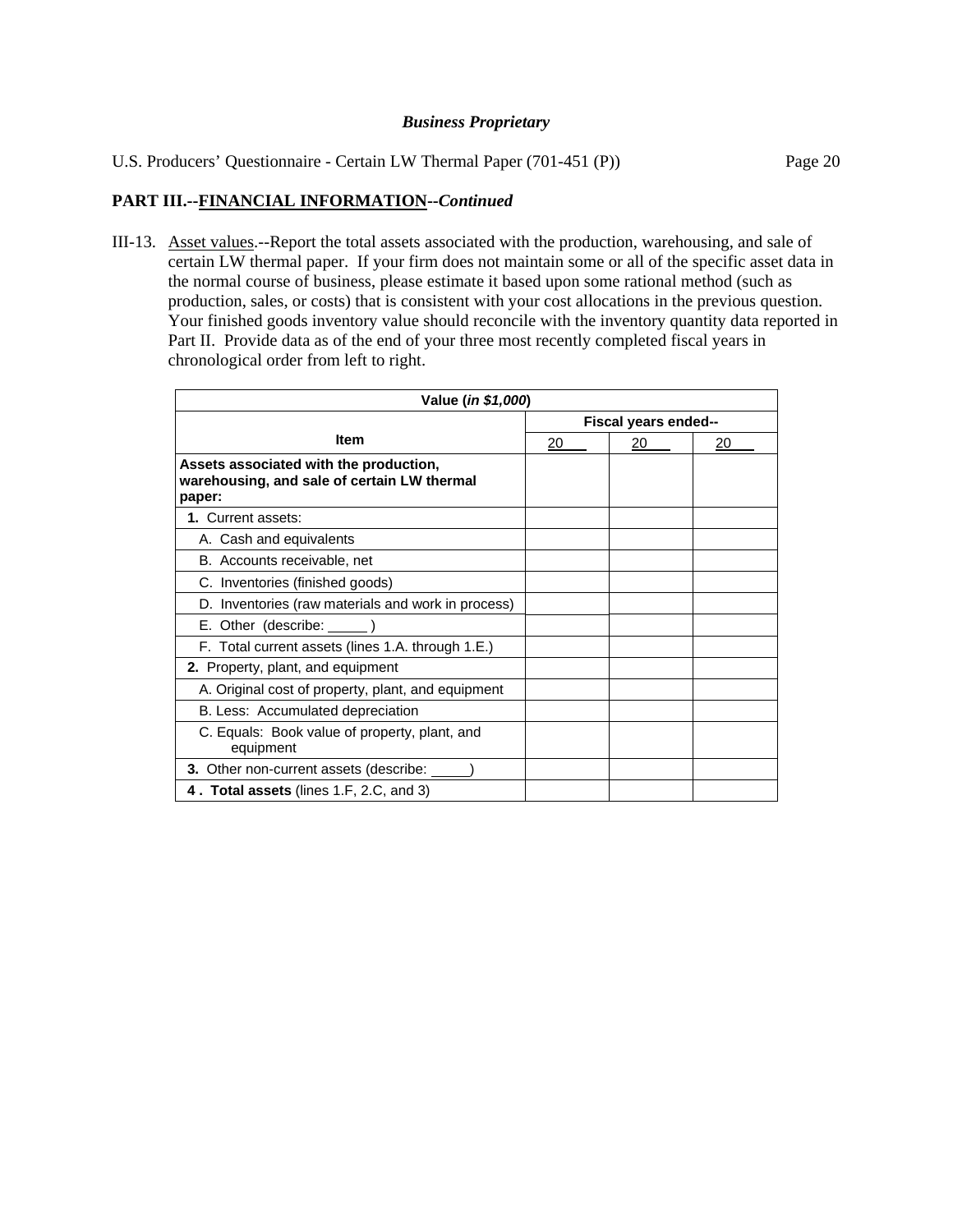U.S. Producers' Questionnaire - Certain LW Thermal Paper (701-451 (P)) Page 21

# **PART III.--FINANCIAL INFORMATION--***Continued*

III-14a. Capital expenditures and research and development expenditures.—Report your firm's capital expenditures and research and development expenditures on certain LW thermal paper. Provide data for your three most recently completed fiscal years in chronological order from left to right, and for the specified interim periods.

| Value ( <i>in \$1,000</i> )                  |                                      |    |    |    |    |  |
|----------------------------------------------|--------------------------------------|----|----|----|----|--|
|                                              | Fiscal years ended--<br>January-June |    |    |    |    |  |
| <b>Item</b>                                  | 20                                   | 20 | 20 | 20 | 20 |  |
| <b>Capital expenditures</b>                  |                                      |    |    |    |    |  |
| <b>Research and development expenditures</b> |                                      |    |    |    |    |  |

III-14b. Please describe the major capital expenditures and research and development expenditures in the data provided above. If the expenditures relate to specific fiscal years or interim periods, please so state.

Capital expenditures:

 $\overline{a}$ 

l

Research and development expenditures:

For the next two questions, please indicate whether your response differs for particular subject countries (i.e., China, Germany, and Korea).

- III-15. Since **January 1, 2004**, has your firm experienced any actual negative effects on its return on investment or its growth, investment, ability to raise capital, existing development and production efforts (including efforts to develop a derivative or more advanced version of the product), or the scale of capital investments as a result of imports of certain LW thermal paper from China, Germany, and Korea?
	- $\Box$  No  $\Box$  Yes--My firm has experienced actual negative effects as follows:
		- Cancellation, postponement, or rejection of expansion projects
		- Denial or rejection of investment proposal
		- Reduction in the size of capital investments
		- Rejection of bank loans
		- **Lowering of credit rating**
		- $\Box$  Problem related to the issue of stocks or bonds
		- Other (specify)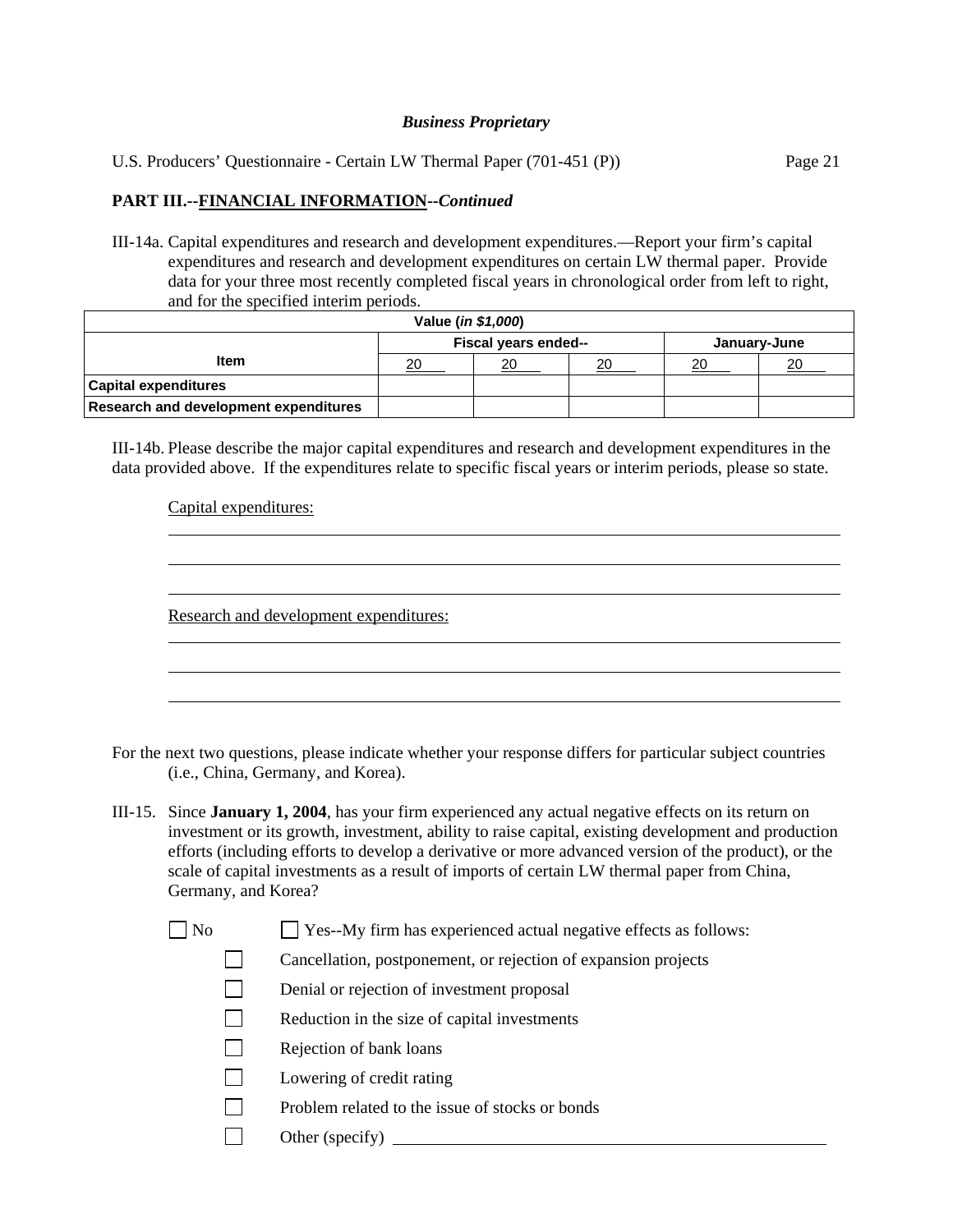|  | U.S. Producers' Questionnaire - Certain LW Thermal Paper (701-451 (P)) |         |  |
|--|------------------------------------------------------------------------|---------|--|
|  |                                                                        | Page 22 |  |

# **PART III.--FINANCIAL INFORMATION--***Continued*

l  $\overline{a}$  $\overline{a}$ 

III-16. Does your firm anticipate any negative impact of imports of certain LW thermal paper from China, Germany, and Korea?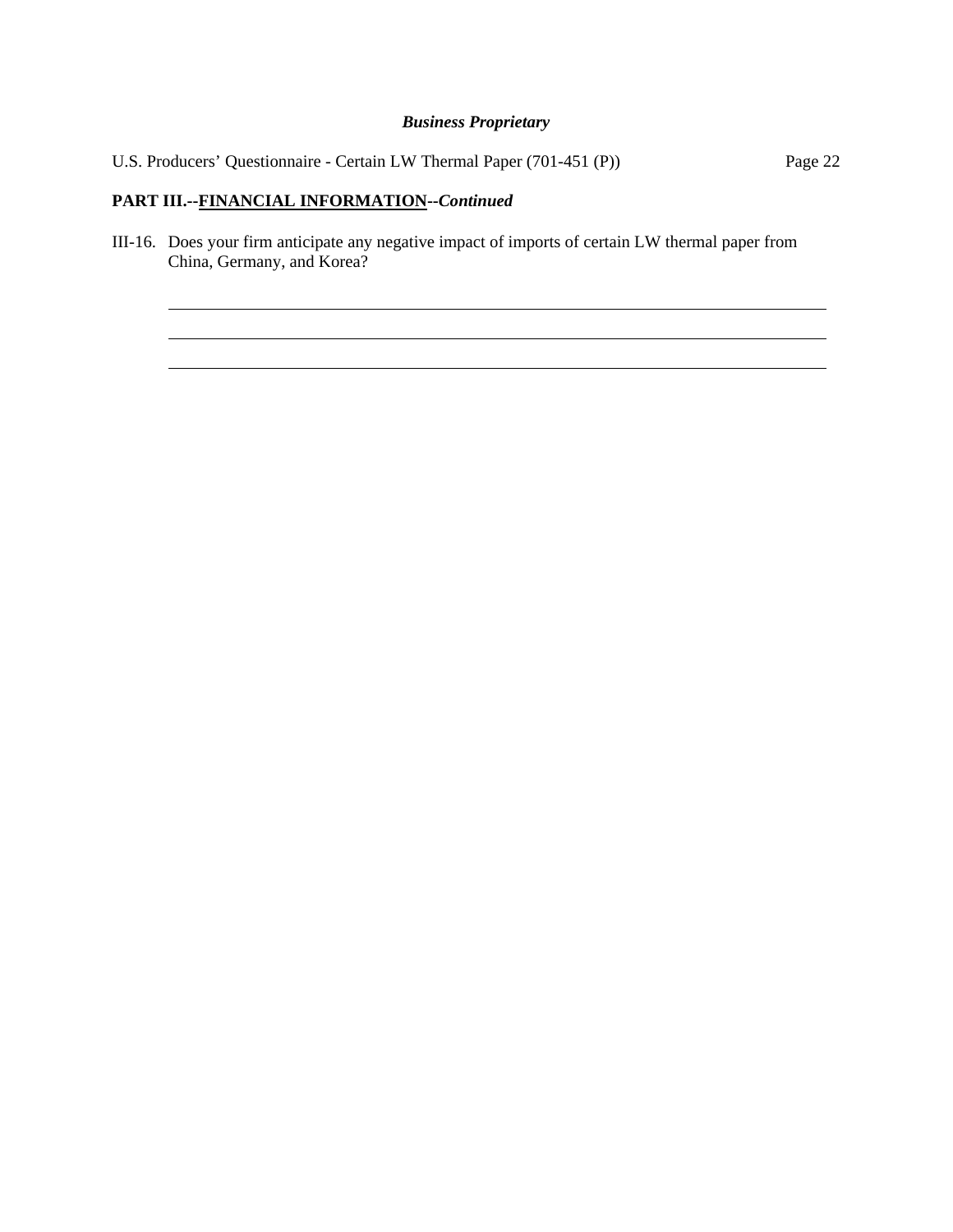U.S. Producers' Questionnaire –Certain LW Thermal Paper (701-451 (P)) Page 23

# **PART IV.--PRICING AND RELATED INFORMATION**

Further information on this part of the questionnaire can be obtained from Nancy Bryan (202-205-2088, nancy.bryan@usitc.gov).

IV-1. Who should be contacted regarding the requested pricing and related information?

Company contact:

Name and title

 $($ 

Phone number E-mail address

# **PRICE DATA**

This section requests quarterly quantity and value data on your firm's U.S. shipments to unrelated U.S. customers of the following certain LW thermal paper products during **January 2004 to June 2007:**

*Product 1*. --Thermal paper in jumbo rolls, with a basis weight of 55 g/m<sup>2</sup> (+/-2 g/m<sup>2</sup>), not **top-coated. Brands Appleton Alpha 400-2.3; Hansol HSK-55; Kanzaki P300; Koehler KT55F20; Mitsubishi F5041; or equivalent.** 

*Product* 2.--Thermal paper in jumbo rolls, with a basis weight of 48 g/m<sup>2</sup> (+/- 2 g/m<sup>2</sup>), not **top coated. Brands Alpha 400-2.1; Hansol HSK-48; Koehler KT-48; Mitsubishi P5045; or equivalent.**

*Product* 3.--Thermal paper in slit rolls, with a basis weight of 55 g/m<sup>2</sup> (+/- 2 g/m<sup>2</sup>), not top**coated, measuring 3-1/8 inch by 230 feet.** 

*<u>Product 4</u>.*--Thermal paper in slit rolls, with a basis weight of 55 g/m<sup>2</sup> (+/- 2 g/m<sup>2</sup>), not top**coated, measuring 3-1/8 inch by 273 feet.**

**Please report separately for (1) sales to distributors, (2) sales to end users, and (3) sales to converters. Check the appropriate box at the top of the next page and photocopy the page as necessary.** 

**Please report quantity in m.s.f., or thousands of square feet.** 

**Please note that total dollar values should be f.o.b., U.S. point of shipment and should not include U.S.-inland transportation costs. Total dollar values should reflect the FINAL NET amount paid to you (i.e., should be net of all deductions for discounts or rebates). See instruction booklet.**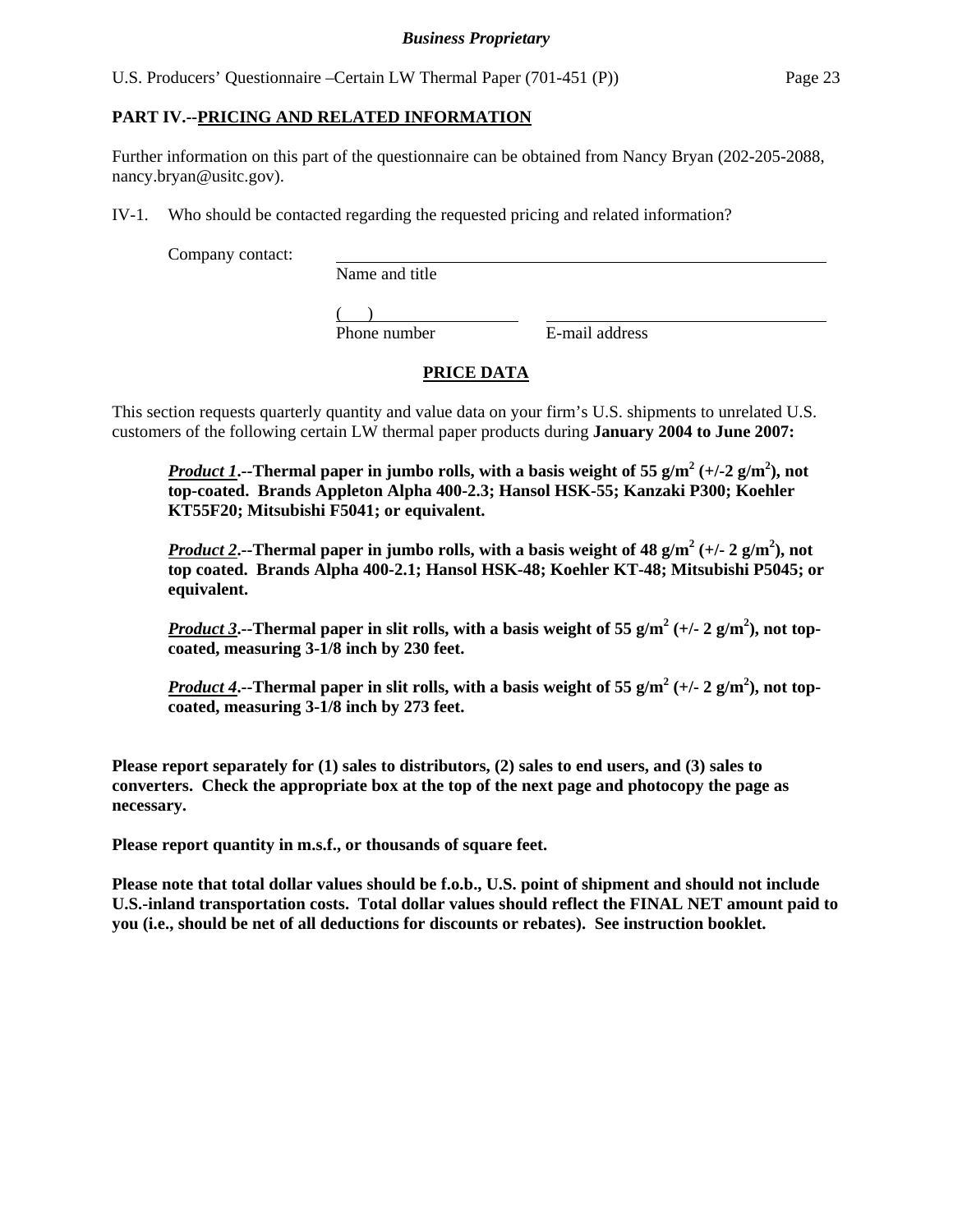IV-2a. Complete this page for each of the specified products<sup>1</sup> produced by your firm and sold to unrelated U.S. distributors.

# **Sales to distributors**

| (Quantity in msf, <sup>2</sup> value in dollars)                                       |          |                    |          |                    |          |                    |          |                    |
|----------------------------------------------------------------------------------------|----------|--------------------|----------|--------------------|----------|--------------------|----------|--------------------|
| Period of                                                                              |          | <b>Product 1</b>   |          | <b>Product 2</b>   |          | Product 3          |          | <b>Product 4</b>   |
| shipment                                                                               |          |                    |          |                    |          |                    |          |                    |
|                                                                                        | Quantity | Value <sup>3</sup> | Quantity | Value <sup>3</sup> | Quantity | Value <sup>3</sup> | Quantity | Value <sup>3</sup> |
| 2004:                                                                                  |          |                    |          |                    |          |                    |          |                    |
| January-March                                                                          |          |                    |          |                    |          |                    |          |                    |
| April-June                                                                             |          |                    |          |                    |          |                    |          |                    |
| July-Sept.                                                                             |          |                    |          |                    |          |                    |          |                    |
| October-Dec.                                                                           |          |                    |          |                    |          |                    |          |                    |
| 2005:                                                                                  |          |                    |          |                    |          |                    |          |                    |
| January-March                                                                          |          |                    |          |                    |          |                    |          |                    |
| April-June                                                                             |          |                    |          |                    |          |                    |          |                    |
| July-Sept.                                                                             |          |                    |          |                    |          |                    |          |                    |
| October-Dec.                                                                           |          |                    |          |                    |          |                    |          |                    |
| 2006:                                                                                  |          |                    |          |                    |          |                    |          |                    |
| January-March                                                                          |          |                    |          |                    |          |                    |          |                    |
| April-June                                                                             |          |                    |          |                    |          |                    |          |                    |
| July-Sept.                                                                             |          |                    |          |                    |          |                    |          |                    |
| October-Dec.                                                                           |          |                    |          |                    |          |                    |          |                    |
| 2007:                                                                                  |          |                    |          |                    |          |                    |          |                    |
| January-March                                                                          |          |                    |          |                    |          |                    |          |                    |
| April-June                                                                             |          |                    |          |                    |          |                    |          |                    |
| <sup>1</sup> Pricing product definitions are provided on the first page of section IV. |          |                    |          |                    |          |                    |          |                    |

<sup>2</sup> Thousands of square feet.

<sup>3</sup> Net values (i.e., gross sales values less all discounts, allowances, rebates, prepaid freight, and the value of returned goods), f.o.b. your U.S. point of shipment.

Note.--If your product does not exactly meet the product specifications but is competitive with the specified product, provide a description of your product:

Product 1:

Product 2:

Product 3:

Product 4: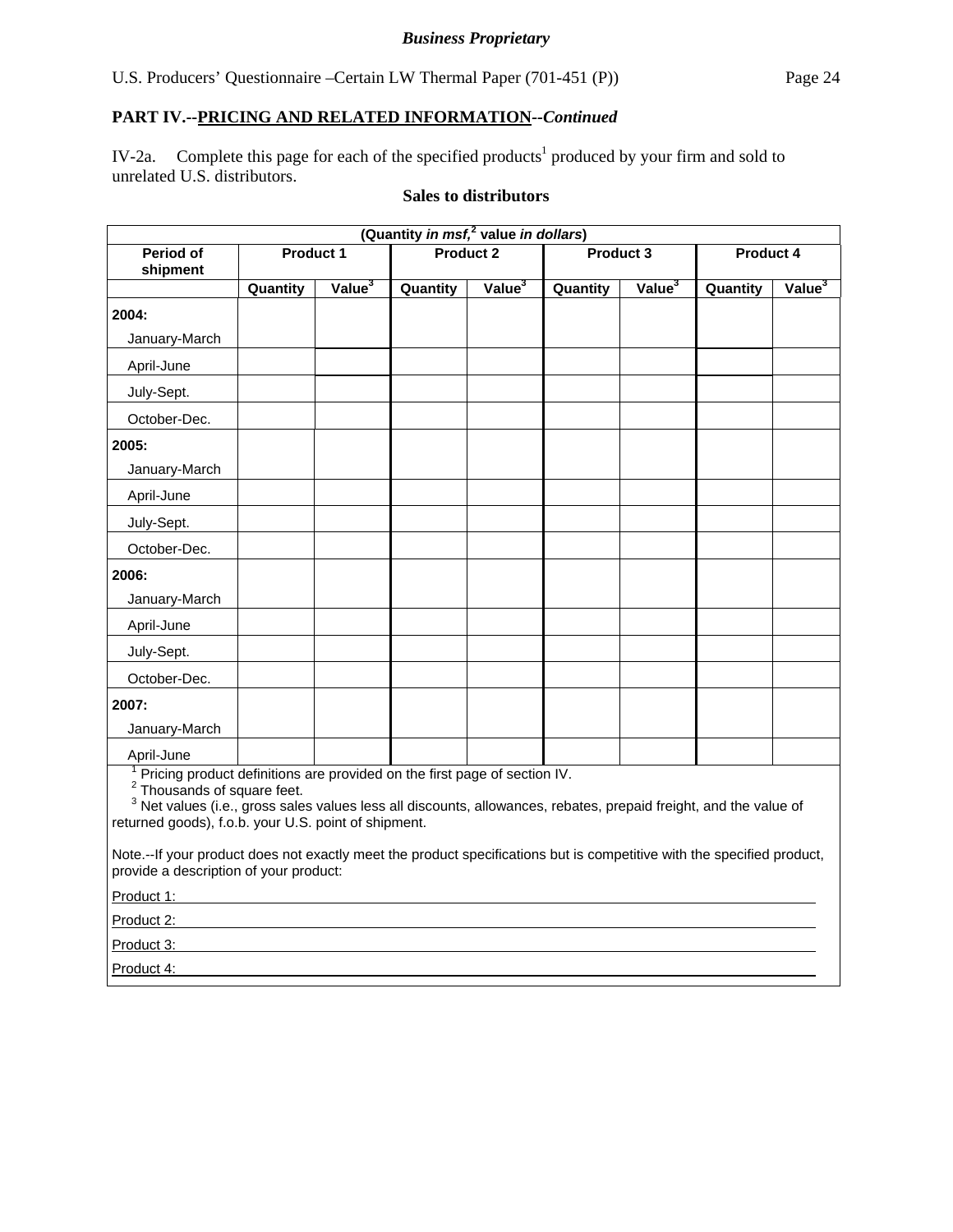IV-2b. Complete this page for each of the specified products<sup>1</sup> produced by your firm and sold to unrelated U.S. end users.

# **Sales to end users**

| (Quantity in msf, <sup>2</sup> value in dollars)                          |                  |                             |          |                    |          |                          |          |                    |  |
|---------------------------------------------------------------------------|------------------|-----------------------------|----------|--------------------|----------|--------------------------|----------|--------------------|--|
| Period of                                                                 | <b>Product 1</b> |                             |          | <b>Product 2</b>   |          | Product 3                |          | <b>Product 4</b>   |  |
| shipment                                                                  |                  |                             |          |                    |          |                          |          |                    |  |
|                                                                           | Quantity         | $\sqrt{$ alue $\frac{3}{2}$ | Quantity | Value <sup>3</sup> | Quantity | $\sqrt{$ alue $\sqrt{3}$ | Quantity | Value <sup>3</sup> |  |
| 2004:                                                                     |                  |                             |          |                    |          |                          |          |                    |  |
| January-March                                                             |                  |                             |          |                    |          |                          |          |                    |  |
| April-June                                                                |                  |                             |          |                    |          |                          |          |                    |  |
| July-Sept.                                                                |                  |                             |          |                    |          |                          |          |                    |  |
| October-Dec.                                                              |                  |                             |          |                    |          |                          |          |                    |  |
| 2005:                                                                     |                  |                             |          |                    |          |                          |          |                    |  |
| January-March                                                             |                  |                             |          |                    |          |                          |          |                    |  |
| April-June                                                                |                  |                             |          |                    |          |                          |          |                    |  |
| July-Sept.                                                                |                  |                             |          |                    |          |                          |          |                    |  |
| October-Dec.                                                              |                  |                             |          |                    |          |                          |          |                    |  |
| 2006:                                                                     |                  |                             |          |                    |          |                          |          |                    |  |
| January-March                                                             |                  |                             |          |                    |          |                          |          |                    |  |
| April-June                                                                |                  |                             |          |                    |          |                          |          |                    |  |
| July-Sept.                                                                |                  |                             |          |                    |          |                          |          |                    |  |
| October-Dec.                                                              |                  |                             |          |                    |          |                          |          |                    |  |
| 2007:                                                                     |                  |                             |          |                    |          |                          |          |                    |  |
| January-March                                                             |                  |                             |          |                    |          |                          |          |                    |  |
| April-June                                                                |                  |                             |          |                    |          |                          |          |                    |  |
| Pricing product definitions are provided on the first page of section IV. |                  |                             |          |                    |          |                          |          |                    |  |

<sup>2</sup> Thousands of square feet.

<sup>3</sup> Net values (i.e., gross sales values less all discounts, allowances, rebates, prepaid freight, and the value of returned goods), f.o.b. your U.S. point of shipment.

Note.--If your product does not exactly meet the product specifications but is competitive with the specified product, provide a description of your product:

Product 1:

Product 2:

Product 3:

Product 4: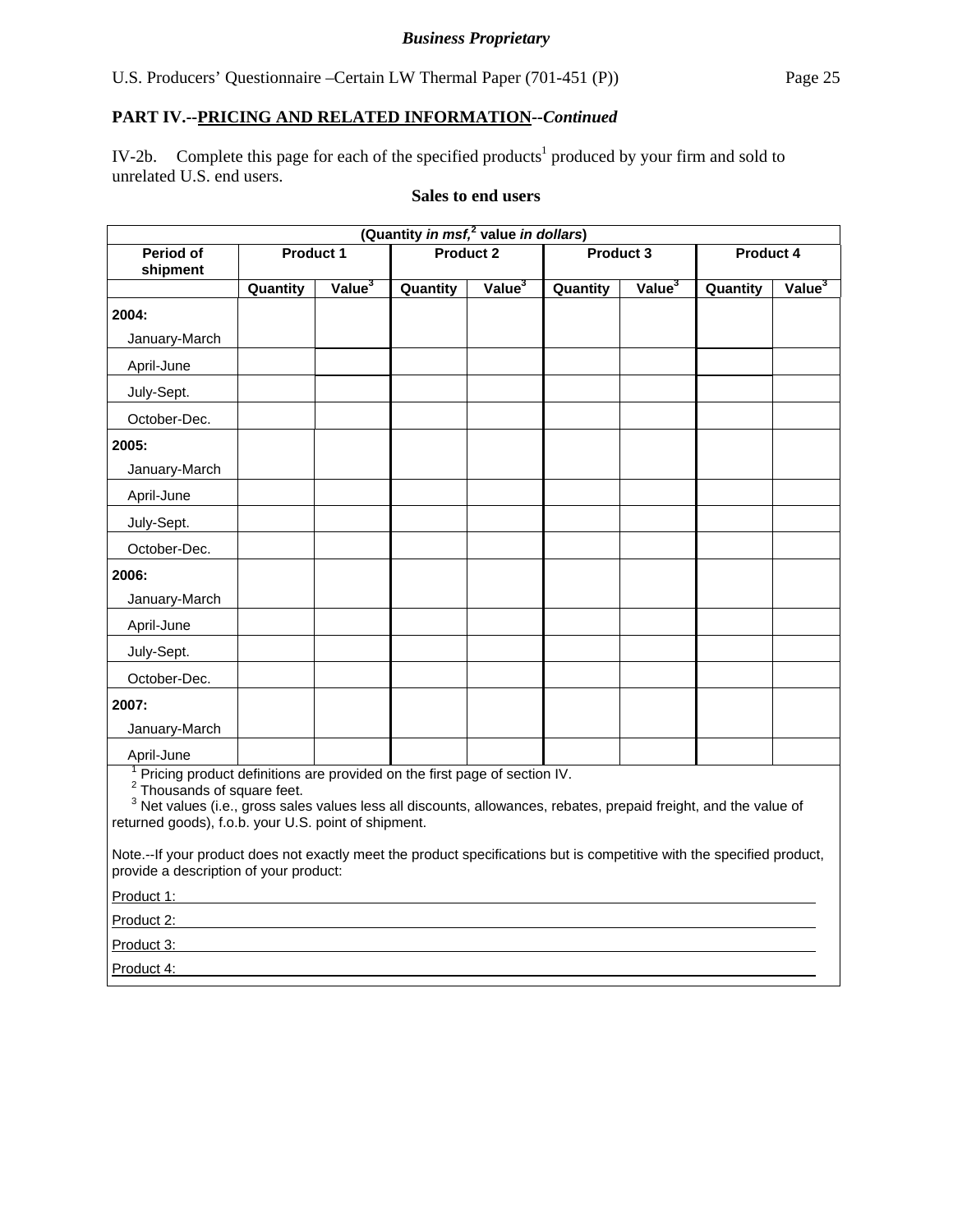IV-2c. Complete this page for each of the specified products<sup>1</sup> produced by your firm and sold to unrelated U.S. converters.

# **Sales to converters**

|                                                                           |          |                    | (Quantity in msf, <sup>2</sup> value in dollars) |                    |          |                    |          |                    |  |
|---------------------------------------------------------------------------|----------|--------------------|--------------------------------------------------|--------------------|----------|--------------------|----------|--------------------|--|
| Period of                                                                 |          | <b>Product 1</b>   |                                                  | <b>Product 2</b>   |          | Product 3          |          | <b>Product 4</b>   |  |
| shipment                                                                  |          |                    |                                                  |                    |          |                    |          |                    |  |
|                                                                           | Quantity | Value <sup>3</sup> | Quantity                                         | Value <sup>3</sup> | Quantity | Value <sup>3</sup> | Quantity | Value <sup>3</sup> |  |
| 2004:                                                                     |          |                    |                                                  |                    |          |                    |          |                    |  |
| January-March                                                             |          |                    |                                                  |                    |          |                    |          |                    |  |
| April-June                                                                |          |                    |                                                  |                    |          |                    |          |                    |  |
| July-Sept.                                                                |          |                    |                                                  |                    |          |                    |          |                    |  |
| October-Dec.                                                              |          |                    |                                                  |                    |          |                    |          |                    |  |
| 2005:                                                                     |          |                    |                                                  |                    |          |                    |          |                    |  |
| January-March                                                             |          |                    |                                                  |                    |          |                    |          |                    |  |
| April-June                                                                |          |                    |                                                  |                    |          |                    |          |                    |  |
| July-Sept.                                                                |          |                    |                                                  |                    |          |                    |          |                    |  |
| October-Dec.                                                              |          |                    |                                                  |                    |          |                    |          |                    |  |
| 2006:                                                                     |          |                    |                                                  |                    |          |                    |          |                    |  |
| January-March                                                             |          |                    |                                                  |                    |          |                    |          |                    |  |
| April-June                                                                |          |                    |                                                  |                    |          |                    |          |                    |  |
| July-Sept.                                                                |          |                    |                                                  |                    |          |                    |          |                    |  |
| October-Dec.                                                              |          |                    |                                                  |                    |          |                    |          |                    |  |
| 2007:                                                                     |          |                    |                                                  |                    |          |                    |          |                    |  |
| January-March                                                             |          |                    |                                                  |                    |          |                    |          |                    |  |
| April-June                                                                |          |                    |                                                  |                    |          |                    |          |                    |  |
| Pricing product definitions are provided on the first page of section IV. |          |                    |                                                  |                    |          |                    |          |                    |  |

<sup>2</sup> Thousands of square feet.

<sup>3</sup> Net values (i.e., gross sales values less all discounts, allowances, rebates, prepaid freight, and the value of returned goods), f.o.b. your U.S. point of shipment.

Note.--If your product does not exactly meet the product specifications but is competitive with the specified product, provide a description of your product:

Product 1:

Product 2:

Product 3:

Product 4: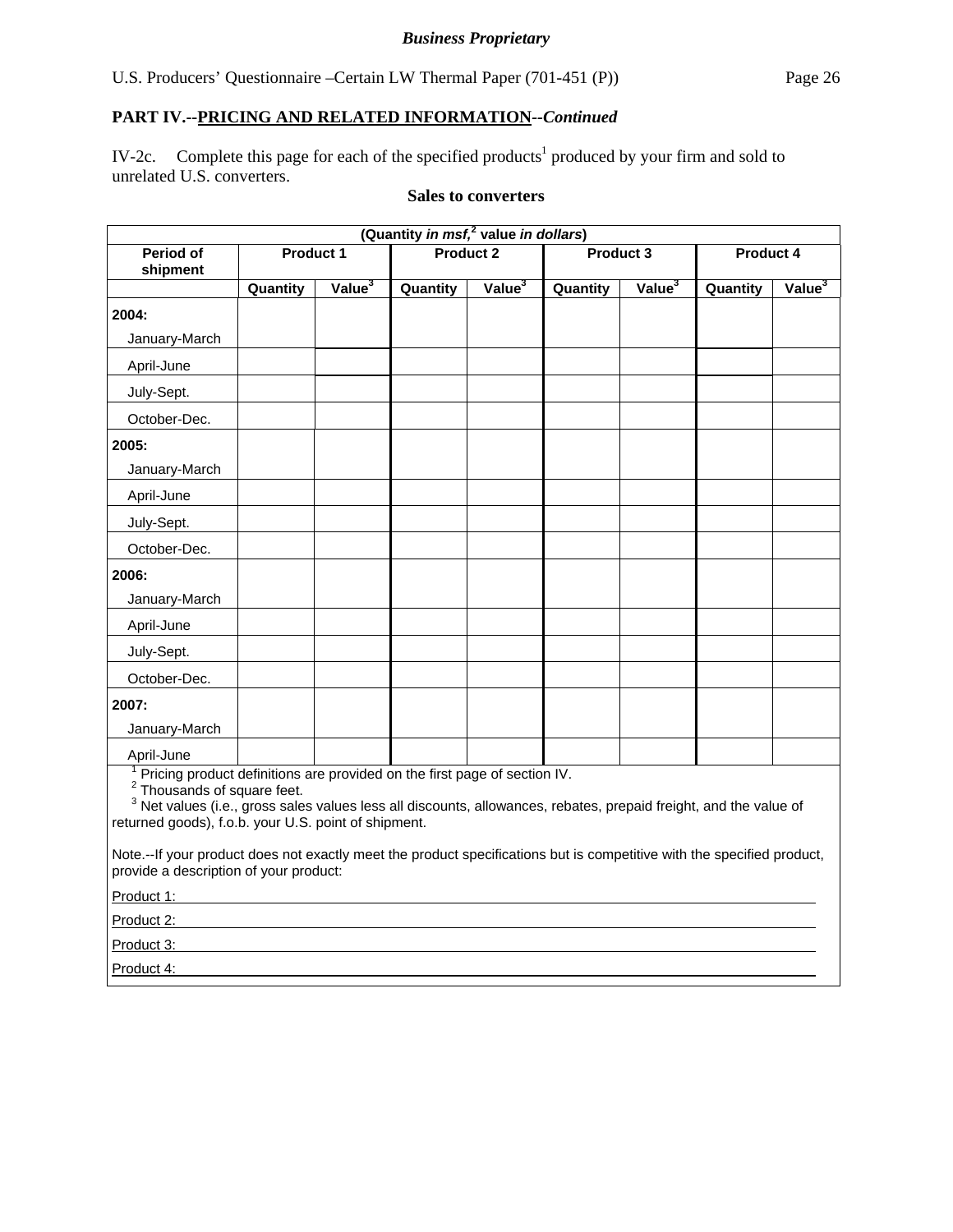l  $\overline{a}$  $\overline{a}$ 

 $\overline{a}$  $\overline{a}$  $\overline{a}$ 

- IV-3. Please describe how your firm determines the prices that it charges for sales of certain LW thermal paper (transaction by transaction negotiation, contracts for multiple shipments, set price lists, etc.). If your firm issues price lists, please include a copy of a recent price list with your submission. If your price list is large, please submit sample pages.
- IV-4. Please describe your firm's discount policy (quantity discounts, annual total volume discounts, etc.).
- IV-5. What are your firm's typical sales terms for its U.S.-produced certain LW thermal paper (e.g., 2/10 net 30 days)? . On what basis are your prices of domestic certain LW thermal paper usually quoted (e.g., f.o.b. warehouse, or delivered)?  $\qquad \qquad$ .
- IV-6. Approximately what share of your firm's sales of its U.S.-produced certain LW thermal paper in 2006 were on a (1) long-term contract basis (multiple deliveries for more than 12 months), (2) short-term contract basis (multiple deliveries up to and including 12 months), and (3) spot sales basis (for a single delivery)?

| Type of sale         | Share of sales (percent) |
|----------------------|--------------------------|
| Long term contracts  |                          |
| Short term contracts |                          |
| Spot sales           |                          |

- IV-7. If you sell on a long-term contract basis, please answer the following questions with respect to provisions of a typical long-term contract.
	- (a) What is the average duration of a contract?
	- (b) Can prices be renegotiated during the contract period?
	- (c) Does the contract fix quantity, price, or both?
	- (d) Does the contract have a meet-or-release provision?
- IV-8. If you sell on a short-term contract basis, please answer the following questions with respect to provisions of a typical short-term contract.
	- (a) What is the average duration of a contract?
	- (b) Can prices be renegotiated during the contract period?
	- (c) Does the contract fix quantity, price, or both?
	- (d) Does the contract have a meet or release provision?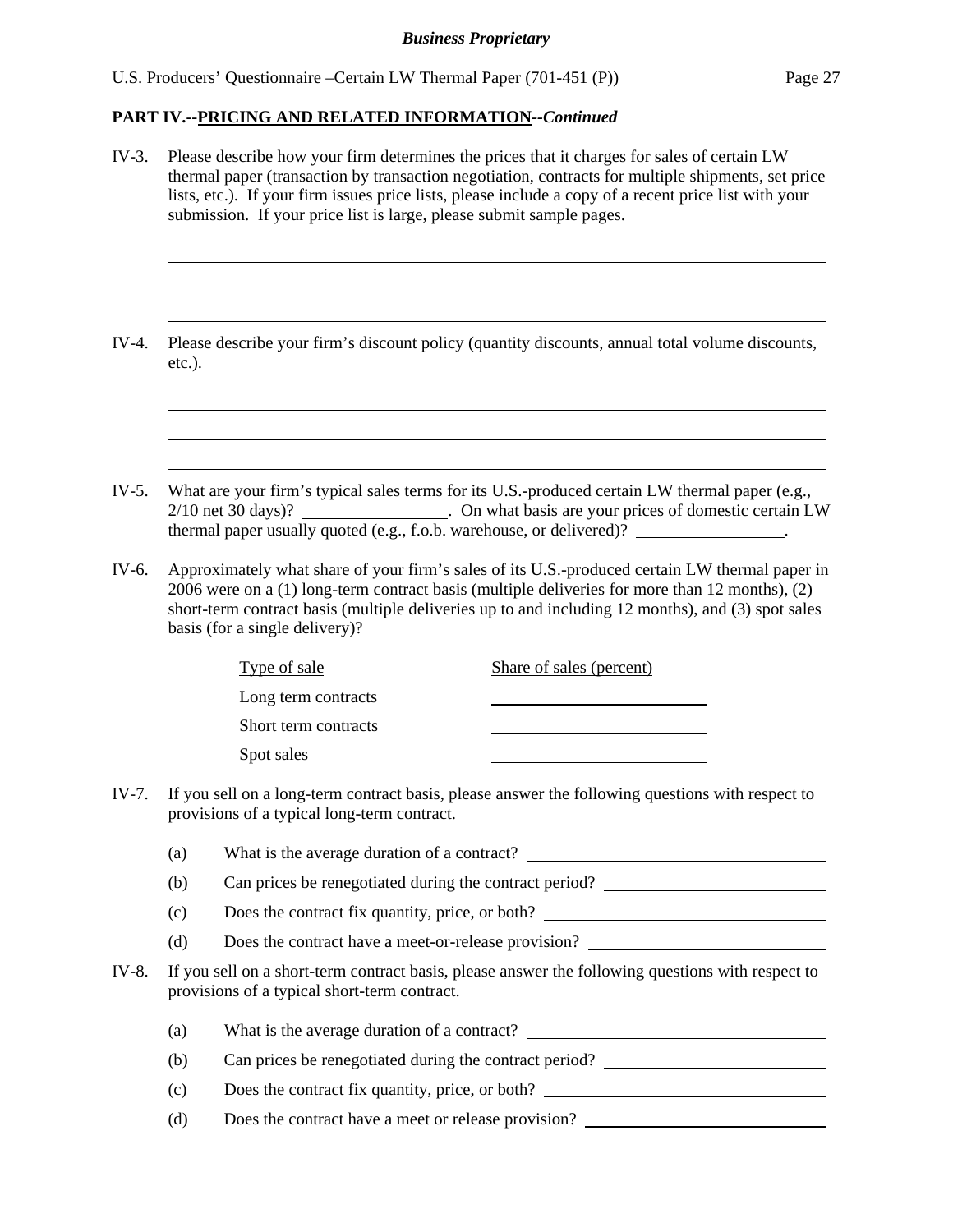IV-9. What is the average lead time between a customer's order and the date of delivery for your firm's sales of your U.S.-produced certain LW thermal paper?

|            |              | Source                        |                                                                                      | Share of sales,<br>2006 |            | Lead time                                                                                                                                                                                                                 |
|------------|--------------|-------------------------------|--------------------------------------------------------------------------------------|-------------------------|------------|---------------------------------------------------------------------------------------------------------------------------------------------------------------------------------------------------------------------------|
|            |              | From inventory                |                                                                                      |                         |            |                                                                                                                                                                                                                           |
|            |              | Produced to order             |                                                                                      |                         |            |                                                                                                                                                                                                                           |
|            | <b>Total</b> |                               |                                                                                      | 100 %                   |            |                                                                                                                                                                                                                           |
| IV-10. (a) |              |                               |                                                                                      |                         |            | What is the approximate percentage of the total delivered cost of certain LW thermal<br>paper that is accounted for by U.S. inland transportation costs? ______ percent.                                                  |
|            | (b)          |                               | $\Box$ Your firm $\Box$ or purchaser                                                 |                         |            | Who generally arranges the transportation to your customers' locations? (check one)                                                                                                                                       |
|            | (c)          | percent.                      |                                                                                      |                         |            | What proportion of your sales occurs within 100 miles of your storage or production<br>facility? ______ percent. Within 101 to 1,000 miles? ______ percent. Over 1,000 miles?                                             |
| IV-11.     |              | paper? (check all that apply) |                                                                                      |                         |            | What is the geographic market area in the United States served by your firm's certain LW thermal                                                                                                                          |
|            |              | Northeast                     | Mid-Atlantic                                                                         |                         | Midwest    | Southeast                                                                                                                                                                                                                 |
|            |              | Southwest                     | <b>Rocky Mountains</b>                                                               |                         | West Coast | $\Box$ Northwest                                                                                                                                                                                                          |
|            |              | National                      |                                                                                      |                         |            |                                                                                                                                                                                                                           |
|            |              |                               |                                                                                      |                         |            |                                                                                                                                                                                                                           |
| IV-12.     | End use      |                               |                                                                                      |                         |            | Describe the end uses of the certain LW thermal paper that you manufacture. For each end-use<br>product, what percentage of the total cost is accounted for by certain LW thermal paper?<br>Share of total cost (percent) |
|            |              |                               | IV-13. What percentage of your sales of certain LW thermal paper were top-coated in: |                         |            |                                                                                                                                                                                                                           |
|            |              | 2004 % 2005 %                 |                                                                                      |                         |            | 2006_____% Jan-June 2006_____% Jan-June 2007_____%                                                                                                                                                                        |
| IV-14. (a) |              | thermal paper.                |                                                                                      |                         |            | Please list in order of importance any products that may be substituted for certain LW                                                                                                                                    |
|            |              | (i)                           |                                                                                      |                         |            |                                                                                                                                                                                                                           |
|            |              | (ii)                          |                                                                                      |                         |            |                                                                                                                                                                                                                           |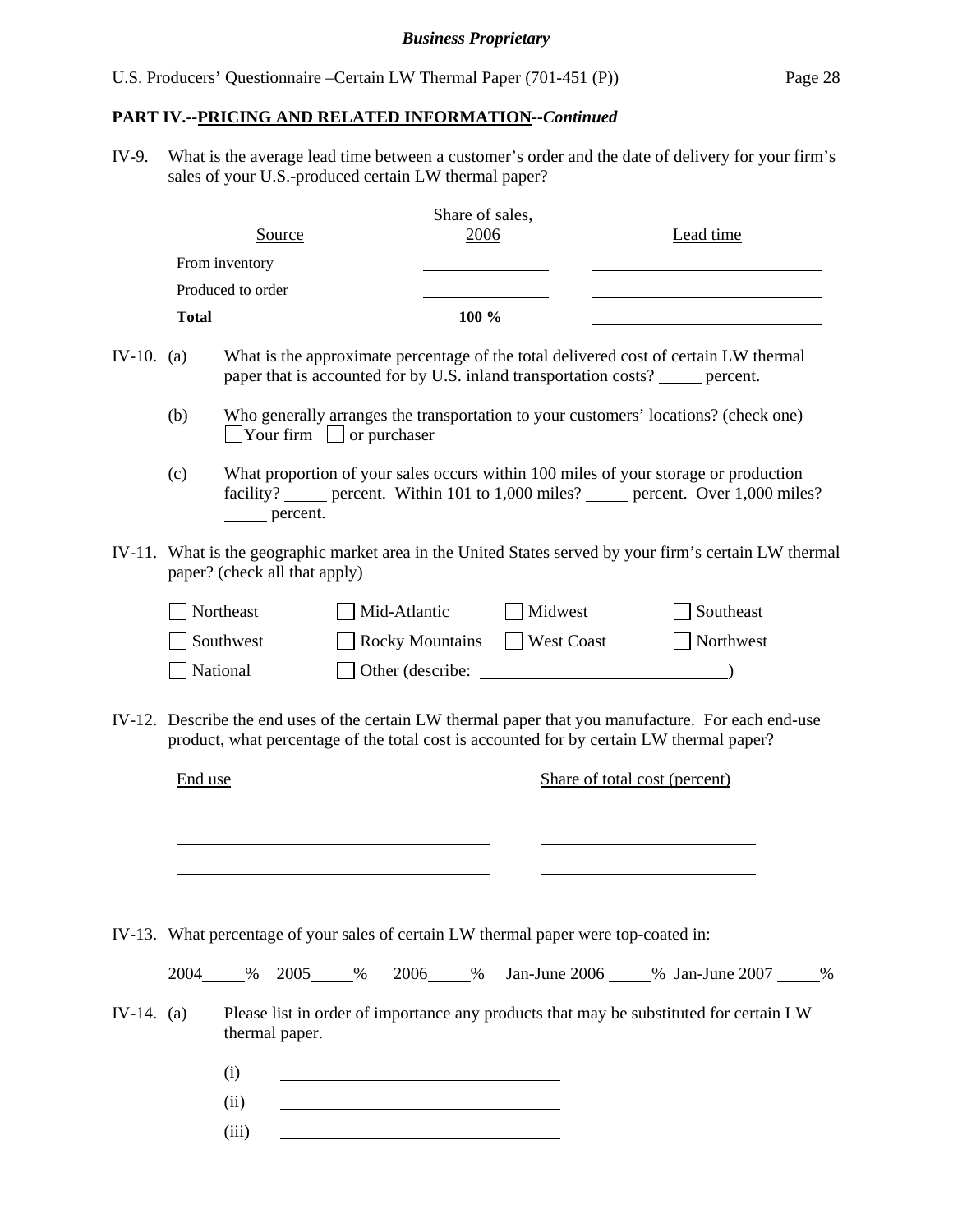| $IV-14.$ (b) |                         | For each possible substitute product, please give examples of applications and end uses<br>for which they are substitutes.                                                                                                                                                                  |  |  |  |  |  |  |  |
|--------------|-------------------------|---------------------------------------------------------------------------------------------------------------------------------------------------------------------------------------------------------------------------------------------------------------------------------------------|--|--|--|--|--|--|--|
|              | (c)                     | Have changes in the prices of these products affected the price for certain LW thermal<br>paper?                                                                                                                                                                                            |  |  |  |  |  |  |  |
|              |                         | $\Box$ No<br>Yes-- To what degree do changes in their prices affect the price for<br>certain LW thermal paper? Does this effect have a time lag?<br>If so, how long is the time lag for each substitute product?<br>Does this vary by type of certain LW thermal paper or final<br>end use? |  |  |  |  |  |  |  |
|              | demand?                 | IV-15. How has the demand within the United States (and outside the United States if known) for certain<br>LW thermal paper changed since January 1, 2004? What principal factors affect changes in                                                                                         |  |  |  |  |  |  |  |
|              |                         | No Change<br>Increase<br>Decrease                                                                                                                                                                                                                                                           |  |  |  |  |  |  |  |
|              |                         | IV-16. Have there been any significant changes in the product range or marketing of certain LW thermal<br>paper since January 1, 2004?                                                                                                                                                      |  |  |  |  |  |  |  |
|              | No                      | Yes-- Please describe.                                                                                                                                                                                                                                                                      |  |  |  |  |  |  |  |
|              |                         | IV-17. Do you offer to supply customer-specific printing on the back of your product?                                                                                                                                                                                                       |  |  |  |  |  |  |  |
|              | $\Box$ No               | Yes—Approximately what percentage of the product you produce contains<br>customer-requested printing on the back? _____ percent.                                                                                                                                                            |  |  |  |  |  |  |  |
|              | $\sqrt{\phantom{a}}$ No | IV-18. Is your product approved by IBM and/or Epson for use in their printing machines?<br>Yes                                                                                                                                                                                              |  |  |  |  |  |  |  |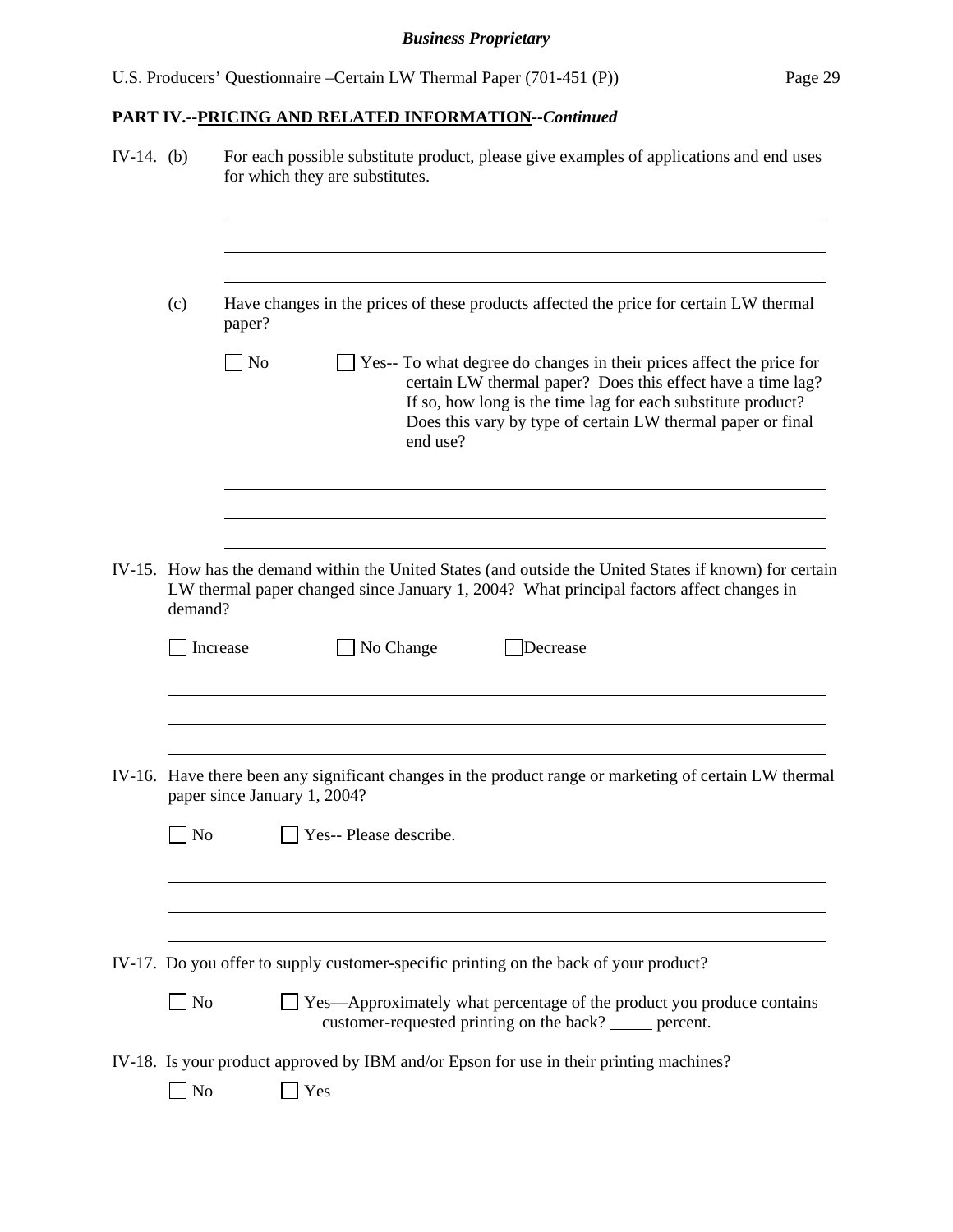|  |  | U.S. Producers' Questionnaire – Certain LW Thermal Paper (701-451 (P)) |  |  | Page 30 |
|--|--|------------------------------------------------------------------------|--|--|---------|
|--|--|------------------------------------------------------------------------|--|--|---------|

# **PART IV.--PRICING AND RELATED INFORMATION***--Continued*

| IV-19. In what widths do you offer jumbo rolls to customers?                                                                                                              |
|---------------------------------------------------------------------------------------------------------------------------------------------------------------------------|
|                                                                                                                                                                           |
| IV-20. Does your firm sell certain LW thermal paper over the internet?                                                                                                    |
| $\Box$ Yes-- Please describe, noting the estimated percentage of your firm's total<br>$ $ No<br>sales of certain LW thermal paper in 2006 accounted for by internet sales |
|                                                                                                                                                                           |
|                                                                                                                                                                           |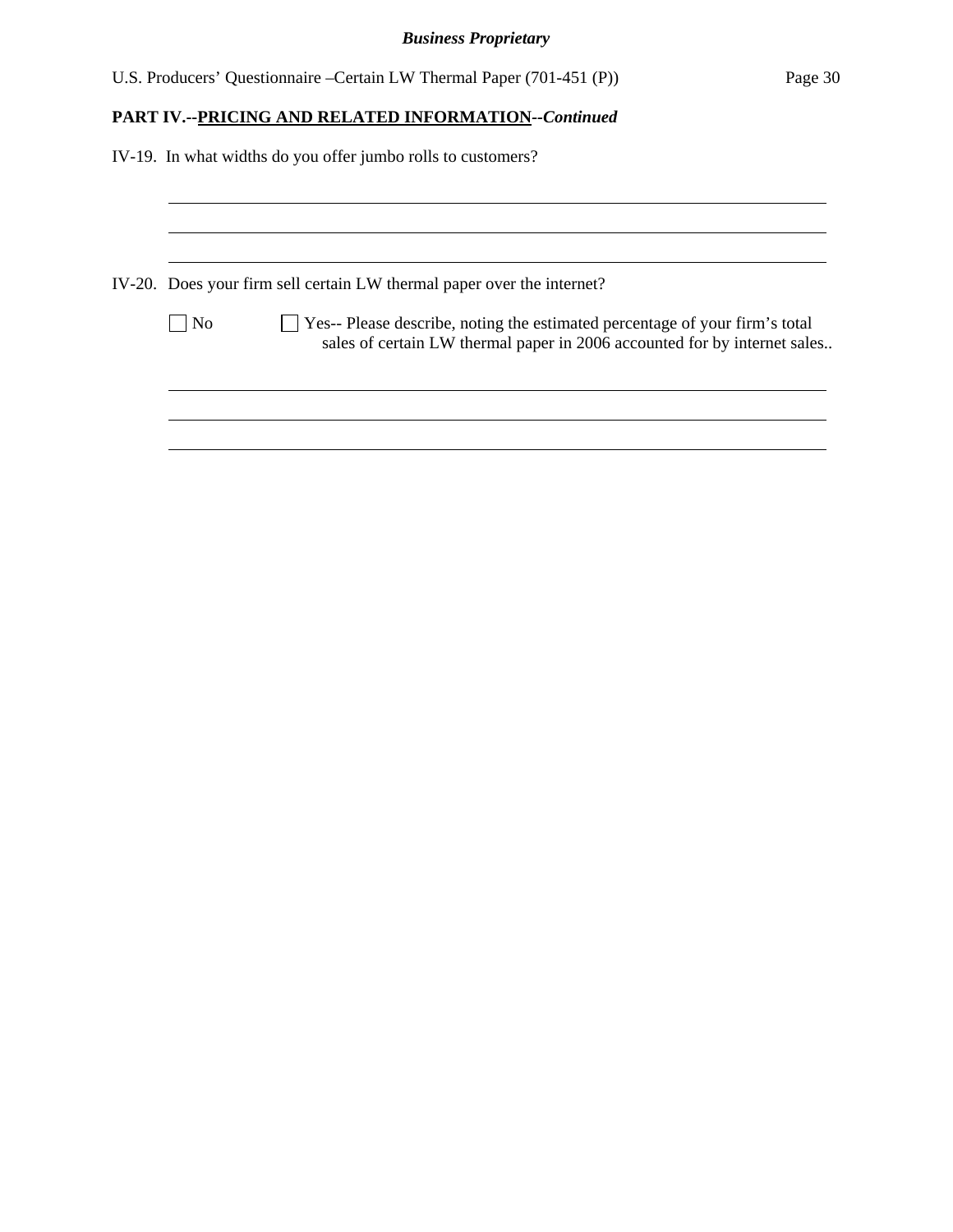IV-21. Is certain LW thermal paper produced in the United States and in other countries interchangeable (*i.e.*, can they physically be used in the same applications)? Please indicate below, using "A" to indicate that the products from a specified country-pair are always interchangeable, "F" to indicate that the products are frequently interchangeable, "S" to indicate that the products are sometimes interchangeable, "N" to indicate that the products are never interchangeable, and "0" to indicate no familiarity with products from a specified country-pair.<sup>1</sup>

| <b>Country-pair</b>  | <b>United States</b> | China | Germany                                                                                                                                                                                     | Korea | Other countries |
|----------------------|----------------------|-------|---------------------------------------------------------------------------------------------------------------------------------------------------------------------------------------------|-------|-----------------|
| <b>United States</b> |                      |       |                                                                                                                                                                                             |       |                 |
| China                |                      |       |                                                                                                                                                                                             |       |                 |
| Germany              |                      |       |                                                                                                                                                                                             |       |                 |
| Korea                |                      |       |                                                                                                                                                                                             |       |                 |
|                      |                      |       | <sup>1</sup> For any country-pair producing certain LW thermal paper which is sometimes or never<br>interchangeable, please explain the factors that limit or preclude interchangeable use: |       |                 |
|                      |                      |       |                                                                                                                                                                                             |       |                 |
|                      |                      |       |                                                                                                                                                                                             |       |                 |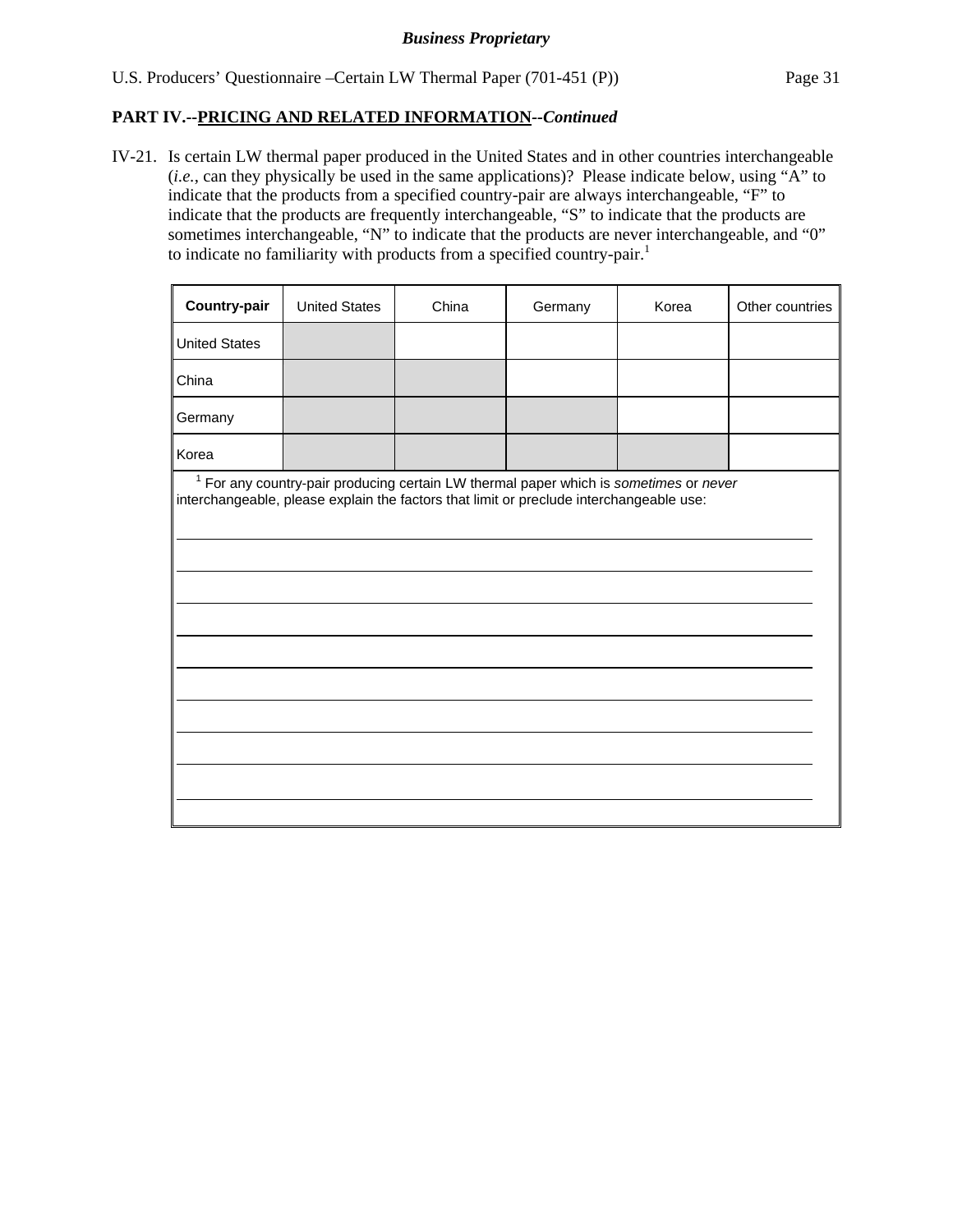IV-22. Are differences other than price (*i.e.*, quality, availability, transportation network, product range, technical support, manufacturers' ability and willingness to print information on the back of the paper, approval of the paper by IBM and/or Epson, flexibility in producing different roll widths, etc.) between certain LW thermal paper produced in the United States and in other countries a significant factor in your firm's sales of the products? Please indicate below, using "A" to indicate that such differences are always significant, "F" to indicate that such differences are frequently significant, "S" to indicate that such differences are sometimes significant, "N" to indicate that such differences are never significant, and "0" to indicate no familiarity with products from a specified country-pair.<sup>1</sup>

| <b>Country-pair</b>                                                                                                                                                                                                                                              | <b>United States</b> | China | Germany | Korea | Other countries |  |  |
|------------------------------------------------------------------------------------------------------------------------------------------------------------------------------------------------------------------------------------------------------------------|----------------------|-------|---------|-------|-----------------|--|--|
| <b>United States</b>                                                                                                                                                                                                                                             |                      |       |         |       |                 |  |  |
| China                                                                                                                                                                                                                                                            |                      |       |         |       |                 |  |  |
| Germany                                                                                                                                                                                                                                                          |                      |       |         |       |                 |  |  |
| Korea                                                                                                                                                                                                                                                            |                      |       |         |       |                 |  |  |
| $1$ For any country-pair for which factors other than price always or frequently are a significant factor in<br>your firm's sales of certain LW thermal paper, identify the country-pair and report the advantages or<br>disadvantages imparted by such factors: |                      |       |         |       |                 |  |  |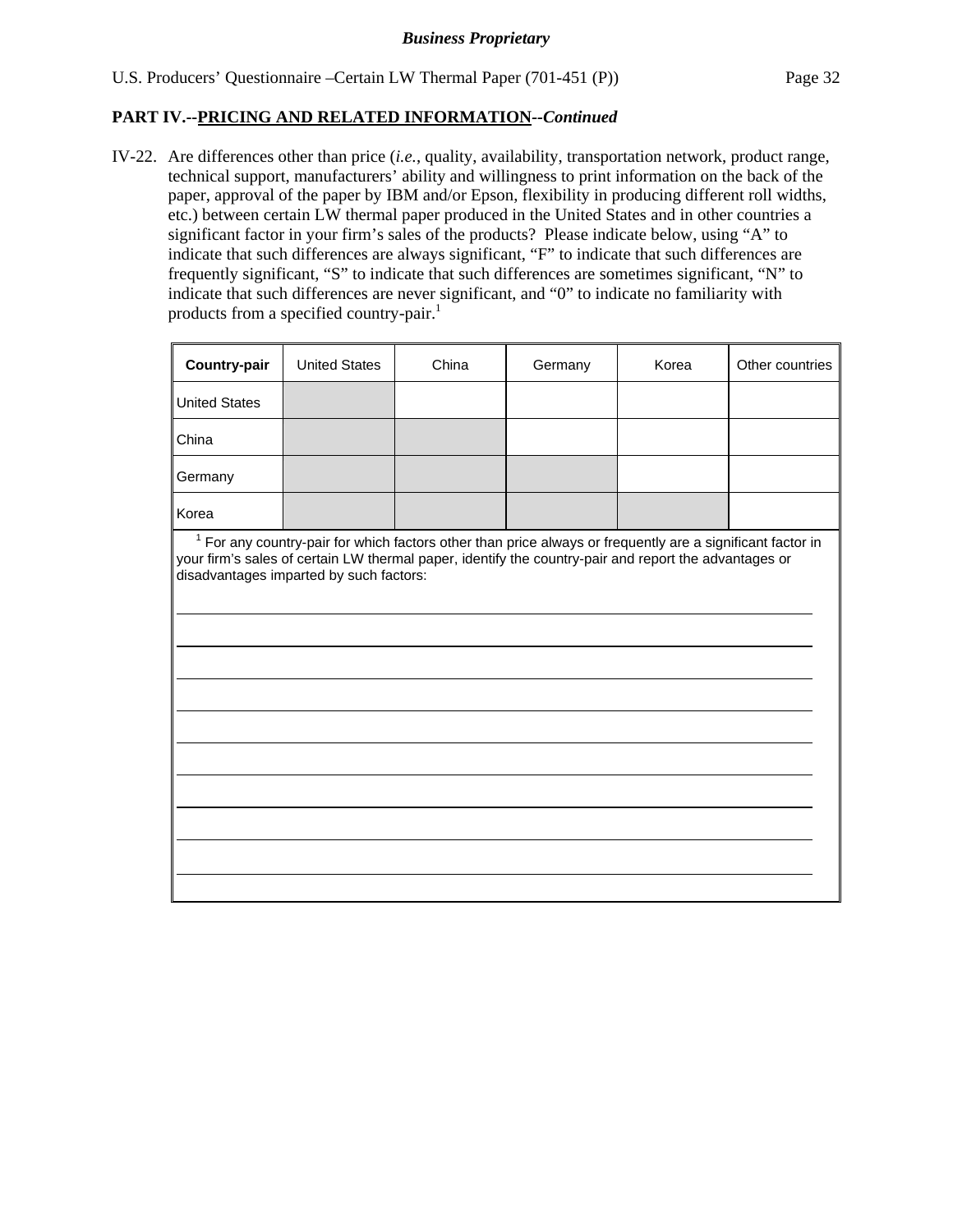IV-23. Please identify below the names and addresses of your firm's 10 largest customers for certain LW thermal paper during 2004-2006. Please also provide the name and telephone number of a contact person and the share of the quantity of your firm's total shipments of certain LW thermal paper that each of these customers accounted for in 2006.

| No.              | <b>Customer's Name</b> | Street address (not P.O.<br>box), city, state, and zip<br>code | <b>Contact Person</b> | Area<br>code and<br>telephone<br>number | Share of<br>2006<br>sales<br>$(\%)$ |
|------------------|------------------------|----------------------------------------------------------------|-----------------------|-----------------------------------------|-------------------------------------|
| $\mathbf{1}$     |                        |                                                                |                       |                                         |                                     |
| $\boldsymbol{2}$ |                        |                                                                |                       |                                         |                                     |
| $\mathbf{3}$     |                        |                                                                |                       |                                         |                                     |
| $\pmb{4}$        |                        |                                                                |                       |                                         |                                     |
| ${\bf 5}$        |                        |                                                                |                       |                                         |                                     |
| $\bf 6$          |                        |                                                                |                       |                                         |                                     |
| $\overline{7}$   |                        |                                                                |                       |                                         |                                     |
| $\pmb{8}$        |                        |                                                                |                       |                                         |                                     |
| $\boldsymbol{9}$ |                        |                                                                |                       |                                         |                                     |
| 10               |                        |                                                                |                       |                                         |                                     |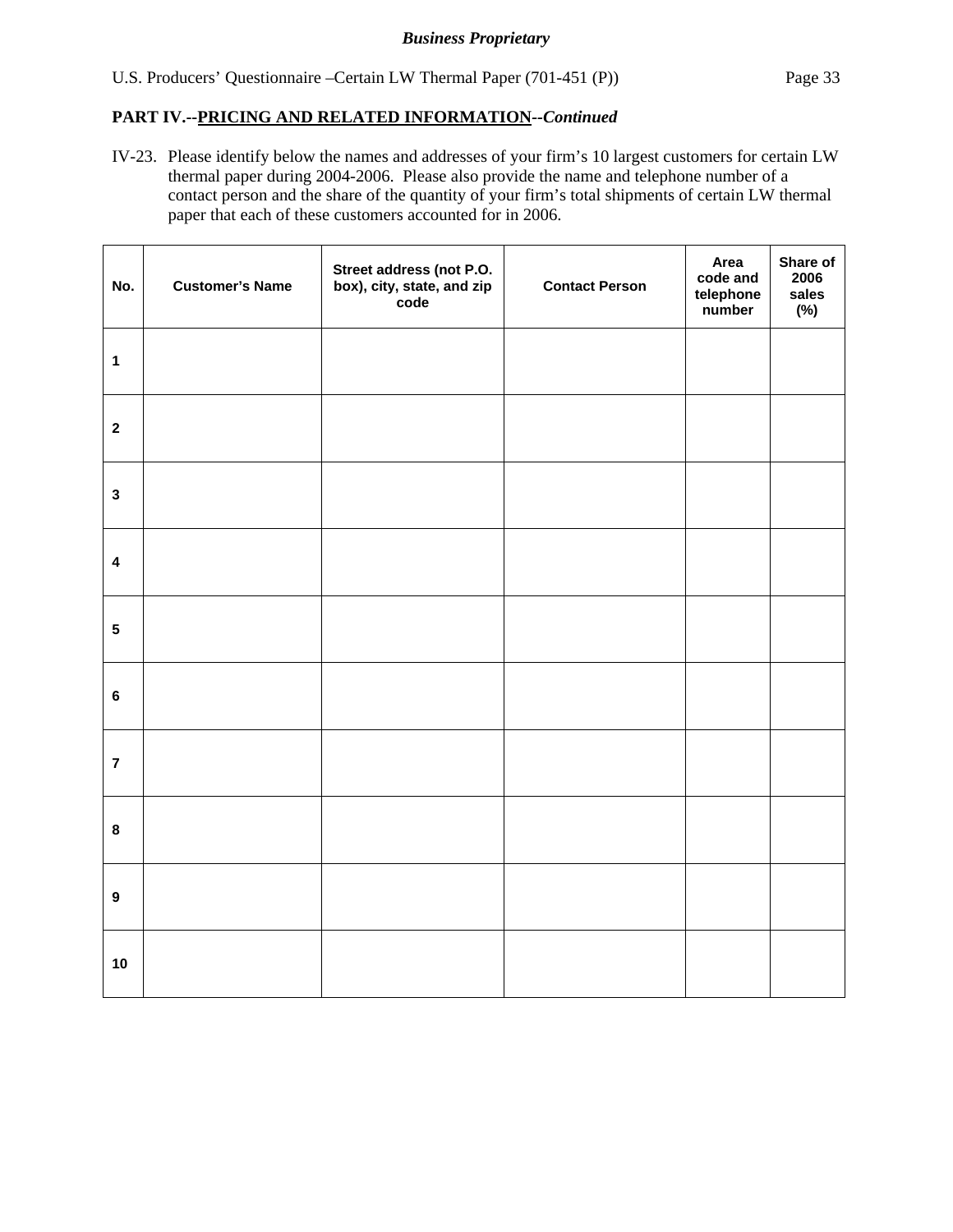#### IV-24. COMPETITION FROM IMPORTS--LOST REVENUES.-- **THIS SECTION IS TO BE COMPLETED ONLY BY NON-PETITIONERS.** (Note: petitioners may provide allegations involving quotes made AFTER the filing of the petition.)

Since **January 1, 2004**: To avoid losing sales to competitors selling certain LW thermal paper from China, Germany, or Korea, did your firm:

| a) Reduce prices                       | $\Box$ No | $\Box$ Yes |
|----------------------------------------|-----------|------------|
| b) Roll back announced price increases | $\Box$ No | $\Box$ Yes |

If yes, please furnish as much of the following information as possible for each affected transaction. Document such allegations of lost revenues whenever possible (documentation could include copies of invoices, sales reports, or letters from customers). Please note that the Commission may contact the firms named to verify the allegations reported.

Customer name, contact person, phone and fax numbers Specific product(s) involved Date of your initial price quotation Quantity involved (msf—thousands of square feet) Your initial *rejected* price quotation (total delivered value) Your *accepted* price quotation (total delivered value) The country of origin of the competing imported product The competing price quotation of the imported product (total delivered value)

| Customer name,<br>contact person,<br>phone and fax<br>numbers | <b>Product</b> | Date of<br>quote | Quantity<br>(msf) | <b>Initial</b><br>rejected U.S.<br>price (total<br>value--<br>dollars) | <b>Accepted</b><br>U.S. price<br>(total value--<br>dollars) | <b>Country of</b><br>origin | <b>Competing</b><br>import price<br>(total<br>value-<br>dollars) |
|---------------------------------------------------------------|----------------|------------------|-------------------|------------------------------------------------------------------------|-------------------------------------------------------------|-----------------------------|------------------------------------------------------------------|
|                                                               |                |                  |                   |                                                                        |                                                             |                             |                                                                  |
|                                                               |                |                  |                   |                                                                        |                                                             |                             |                                                                  |
|                                                               |                |                  |                   |                                                                        |                                                             |                             |                                                                  |
|                                                               |                |                  |                   |                                                                        |                                                             |                             |                                                                  |